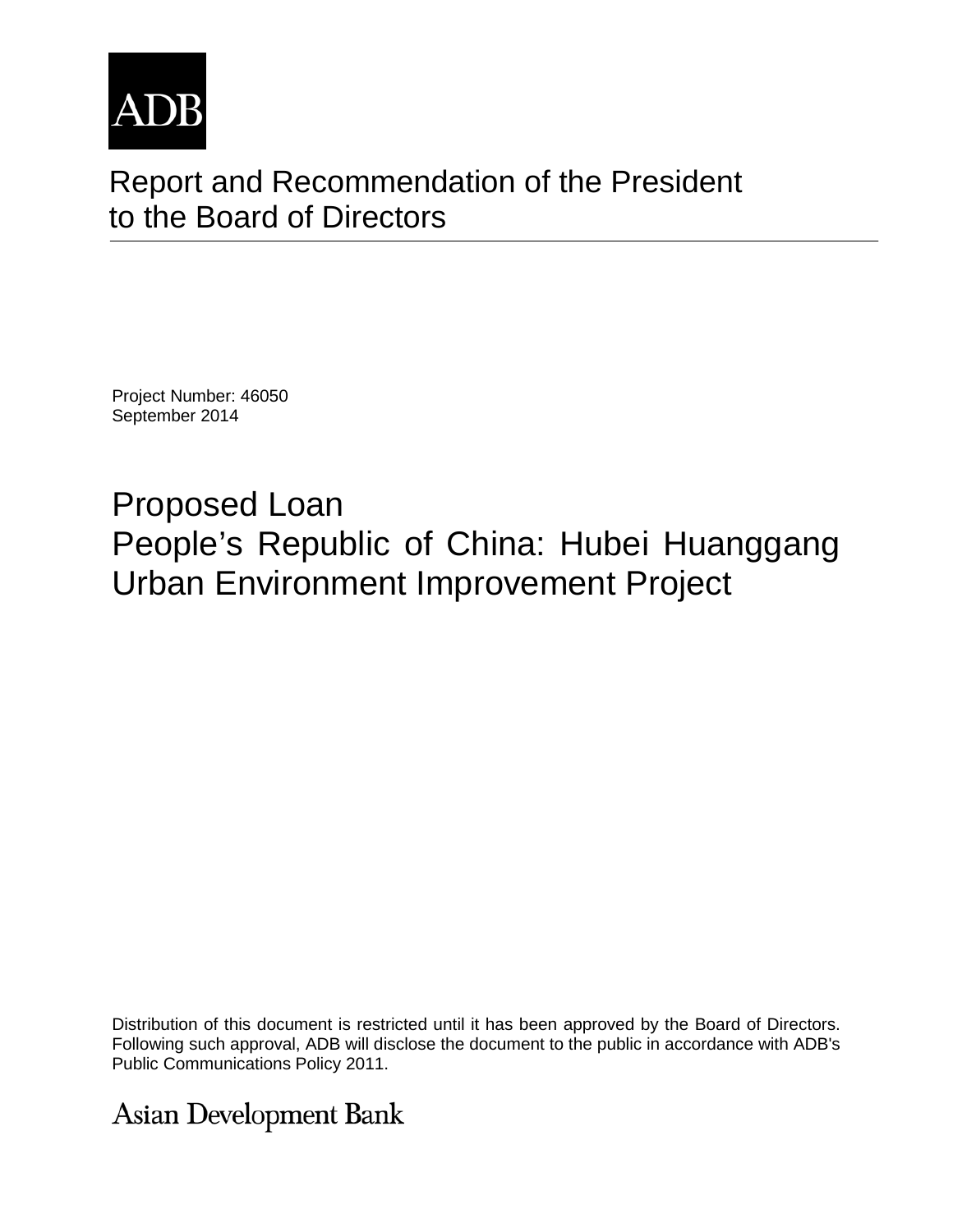## **CURRENCY EQUIVALENTS**

|               | (as of 12 August 2014)   |            |
|---------------|--------------------------|------------|
| Currency unit | $\overline{\phantom{m}}$ | yuan (CNY) |
| CNY1.00       | $=$                      | \$0.163    |
| \$1.00        | $=$                      | CNY6.154   |

#### **ABBREVIATIONS**

|                          | Asian Development Bank                          |
|--------------------------|-------------------------------------------------|
|                          | environmental management plan                   |
|                          | hectare                                         |
| $\qquad \qquad -$        | Huanggang municipal government                  |
| $\sim$ .                 | Huanggang project management office             |
| $\overline{\phantom{m}}$ | Huanggang Urban Construction Investment Company |
|                          | kilometer                                       |
|                          | square meter                                    |
| $\qquad \qquad$          | <b>New Eastern District</b>                     |
|                          | project administration manual                   |
|                          | People's Republic of China                      |
|                          |                                                 |

## **NOTE**

In this report, "\$" refers to US dollars.

| <b>Vice-President</b>   | S. Groff, Operations 2                                                                                                 |
|-------------------------|------------------------------------------------------------------------------------------------------------------------|
| <b>Director General</b> | A. Konishi, East Asia Department (EARD)                                                                                |
| <b>Director</b>         | D. Sharan, Urban and Social Sectors Division, EARD                                                                     |
| <b>Team leaders</b>     | H. Maruyama, Urban Development Specialist, EARD<br>G. An, Senior Urban Development Specialist, EARD                    |
| <b>Team members</b>     | R. Benigno, Senior Operations Assistant, EARD                                                                          |
|                         |                                                                                                                        |
|                         | M. Gupta, Principal Safeguards Specialist (Resettlement), EARD                                                         |
|                         | S. Kawazu, Senior Counsel, Office of the General Counsel                                                               |
|                         | A. Morel, Environment Specialist, EARD                                                                                 |
|                         | Z. Niu, Senior Project Officer (Environment), PRC Resident Mission, EARD<br>G. Tadevosyan, Safeguards Specialist, EARD |
|                         | P. Vandenberg, Senior Economist, Economics and Research Department                                                     |
|                         | W. Walker, Principal Social Development Specialist, EARD                                                               |
|                         |                                                                                                                        |
| Peer reviewer           | J. Huang, Senior Urban Development Specialist, Regional and Sustainable                                                |
|                         | <b>Development Department</b>                                                                                          |

In preparing any country program or strategy, financing any project, or by making any designation of or reference to a particular territory or geographic area in this document, the Asian Development Bank does not intend to make any judgments as to the legal or other status of any territory or area.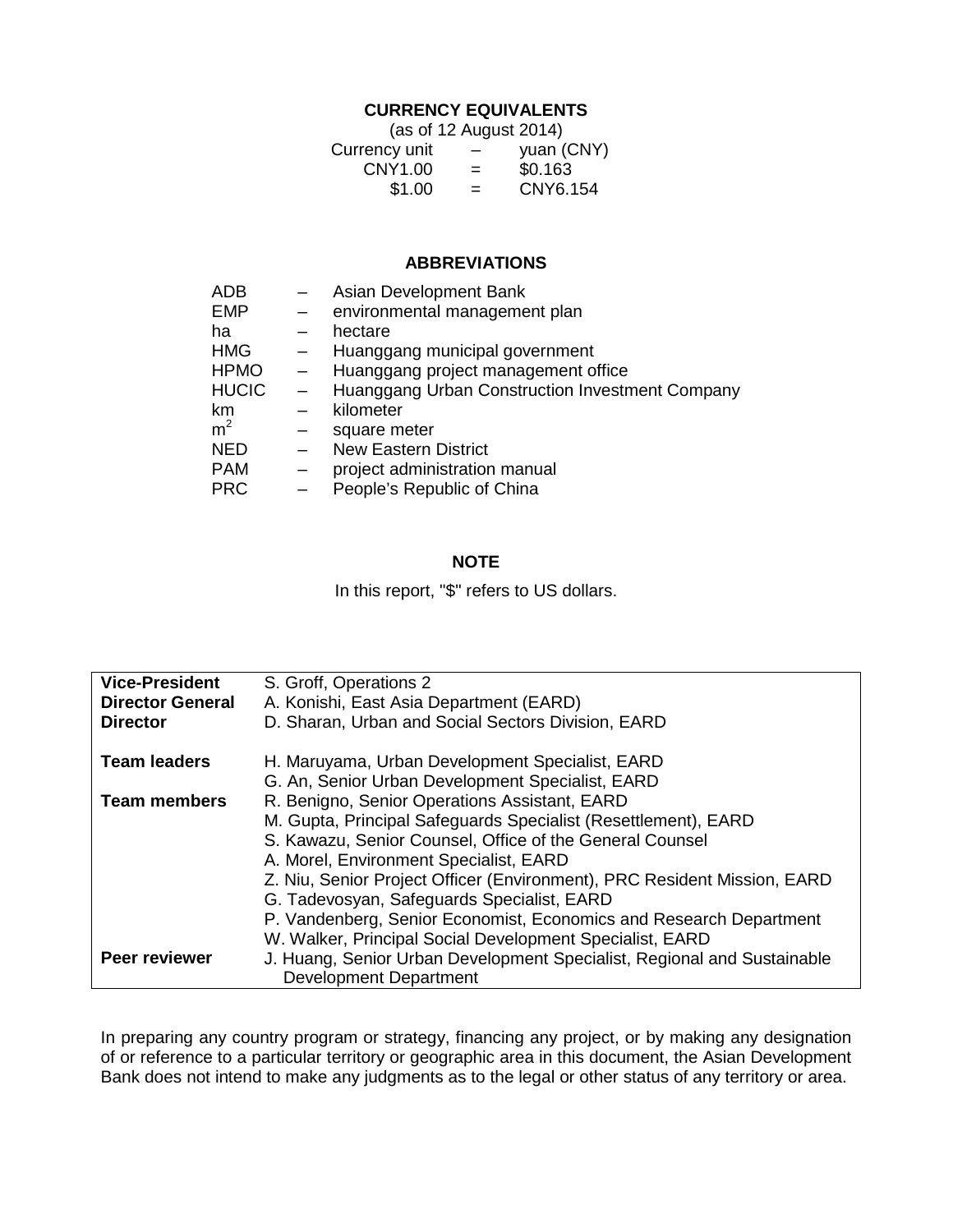## **CONTENTS**

# PROJECT AT A GLANCE

# MAP

| I.                 | THE PROPOSAL                                                                                                                                                                    |                                                                        |
|--------------------|---------------------------------------------------------------------------------------------------------------------------------------------------------------------------------|------------------------------------------------------------------------|
| ΙΙ.<br>THE PROJECT |                                                                                                                                                                                 | 1                                                                      |
|                    | Rationale<br>А.<br>В.<br>Impact and Outcome<br>C.<br>Outputs<br>D.<br><b>Investment and Financing Plans</b><br>Е.<br><b>Implementation Arrangements</b>                         | 1<br>3<br>4<br>4<br>5                                                  |
| III.               | <b>DUE DILIGENCE</b>                                                                                                                                                            | $6\phantom{1}6$                                                        |
|                    | Technical<br>А.<br><b>Economic and Financial</b><br>В.<br>C.<br>Governance<br>D.<br><b>Poverty and Social</b><br>Е.<br>Safeguards<br>F.<br><b>Risks and Mitigating Measures</b> | $6\phantom{1}6$<br>$\,6$<br>$\overline{7}$<br>$\overline{7}$<br>8<br>9 |
| IV.                | ASSURANCES AND CONDITIONS                                                                                                                                                       | 10                                                                     |
| V.                 | <b>RECOMMENDATION</b>                                                                                                                                                           | 10                                                                     |
|                    | <b>APPENDIXES</b>                                                                                                                                                               |                                                                        |
| 1.                 | Design and Monitoring Framework                                                                                                                                                 |                                                                        |
| 2.                 | <b>List of Linked Documents</b>                                                                                                                                                 |                                                                        |

## **Page**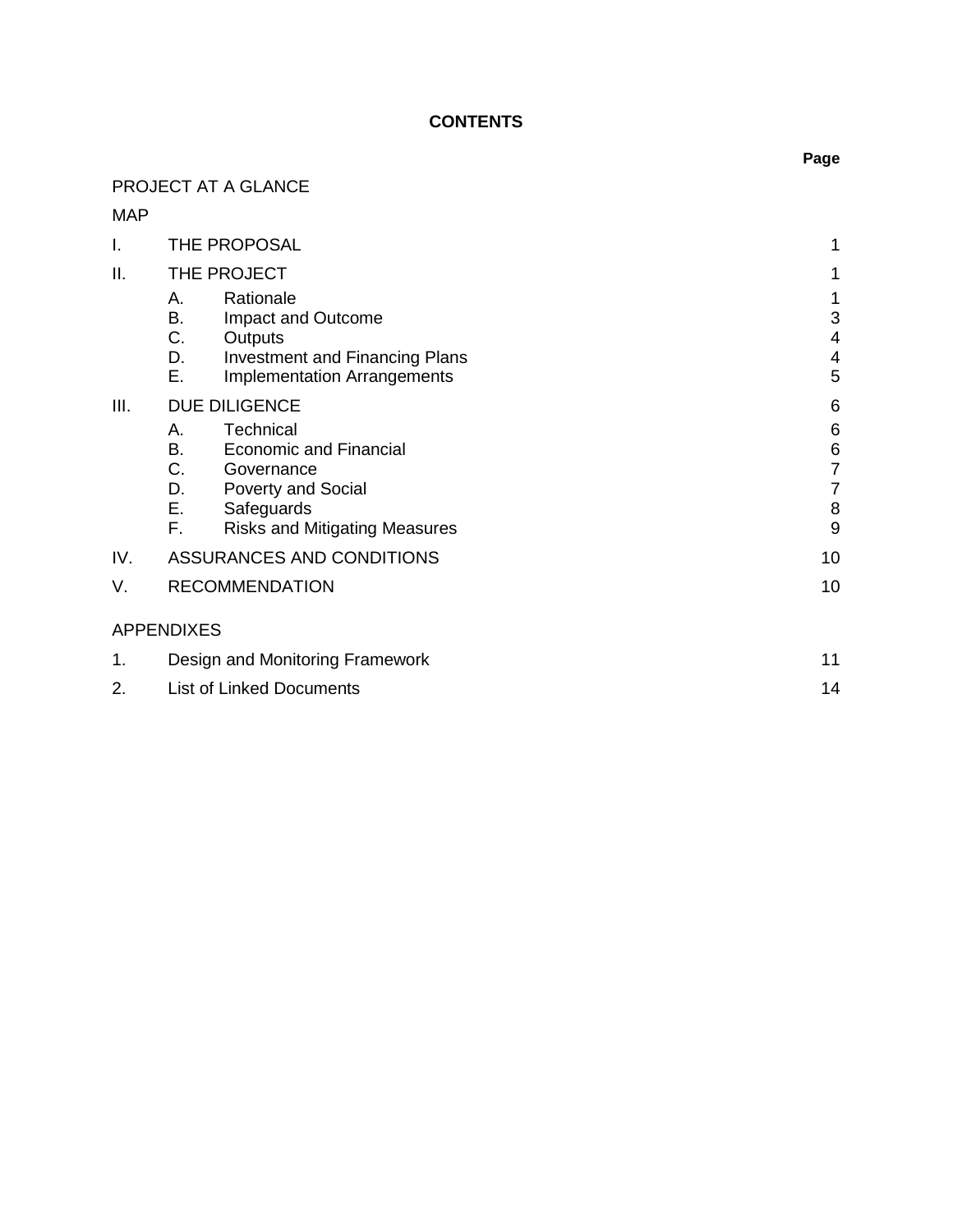# **PROJECT AT A GLANCE**

| 1. Basic Data                                        |                                                                                    |                                         | Project Number: 46050-002         |
|------------------------------------------------------|------------------------------------------------------------------------------------|-----------------------------------------|-----------------------------------|
| <b>Project Name</b>                                  | Hubei Huanggang Urban Environment                                                  | <b>Department</b>                       | <b>EARD/EASS</b>                  |
|                                                      | <b>Improvement Project</b>                                                         | /Division                               |                                   |
| Country                                              | China, People's Republic of                                                        | <b>Executing Agency</b>                 | Huanggang Municipal               |
| <b>Borrower</b>                                      | People's Republic of China                                                         |                                         | Government                        |
| 2. Sector                                            | Subsector(s)                                                                       |                                         | <b>ADB Financing (\$ million)</b> |
| √ Agriculture, natural                               | Water-based natural resources management                                           |                                         | 97.40                             |
| resources and rural                                  |                                                                                    |                                         |                                   |
| development<br><b>Public sector management</b>       | Public administration                                                              |                                         | 1.80                              |
|                                                      |                                                                                    |                                         |                                   |
| Water and other urban<br>infrastructure and services | Urban solid waste management                                                       |                                         | 0.80                              |
|                                                      |                                                                                    | <b>Total</b>                            | 100.00                            |
|                                                      |                                                                                    |                                         |                                   |
| 3. Strategic Agenda                                  | <b>Subcomponents</b>                                                               | <b>Climate Change Information</b>       |                                   |
| Inclusive economic<br>growth (IEG)                   | Pillar 2: Access to economic opportunities,<br>including jobs, made more inclusive | Climate Change impact on the<br>Project | Low                               |
|                                                      |                                                                                    |                                         |                                   |
|                                                      |                                                                                    |                                         |                                   |
|                                                      |                                                                                    |                                         |                                   |
| 4. Drivers of Change                                 | <b>Components</b>                                                                  | <b>Gender Equity and Mainstreaming</b>  |                                   |
| Governance and capacity Institutional development    |                                                                                    | Effective gender mainstreaming          |                                   |
| development (GCD)                                    |                                                                                    | (EGM)                                   |                                   |
| 5. Poverty Targeting                                 |                                                                                    | <b>Location Impact</b>                  |                                   |
| Project directly targets                             | <b>No</b>                                                                          | Urban                                   | High                              |
| poverty                                              |                                                                                    |                                         |                                   |
| 6. Risk Categorization:                              | Complex                                                                            |                                         |                                   |
| 7. Safeguard Categorization                          | Environment: A Involuntary Resettlement: A Indigenous Peoples: C                   |                                         |                                   |
| 8. Financing                                         |                                                                                    |                                         |                                   |
|                                                      |                                                                                    |                                         |                                   |
| <b>Modality and Sources</b><br><b>ADB</b>            |                                                                                    | Amount (\$ million)                     | 100.00                            |
|                                                      | Sovereign Project Ioan: Ordinary capital resources                                 |                                         | 100.00                            |
| Cofinancing                                          |                                                                                    |                                         | 0.00                              |
| None                                                 |                                                                                    |                                         | 0.00                              |
| Counterpart                                          |                                                                                    |                                         | 152.60                            |
| Government                                           |                                                                                    |                                         | 71.30                             |
|                                                      |                                                                                    |                                         |                                   |
| Others                                               |                                                                                    |                                         | 81.30                             |
| Total                                                |                                                                                    |                                         | 252.60                            |
| 9. Effective Development Cooperation                 |                                                                                    |                                         |                                   |
| Use of country procurement systems                   | <b>No</b>                                                                          |                                         |                                   |
| Use of country public financial management systems   | <b>No</b>                                                                          |                                         |                                   |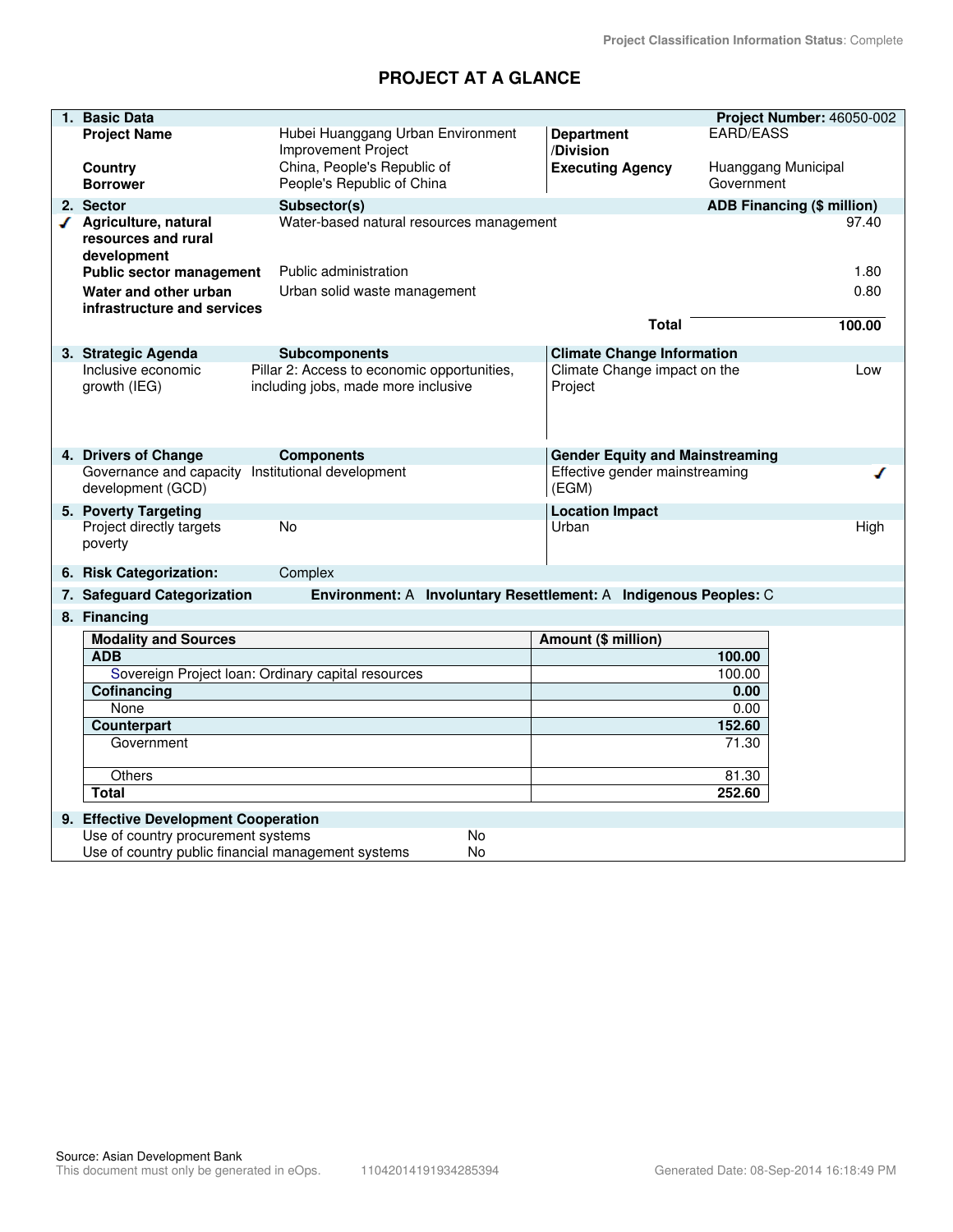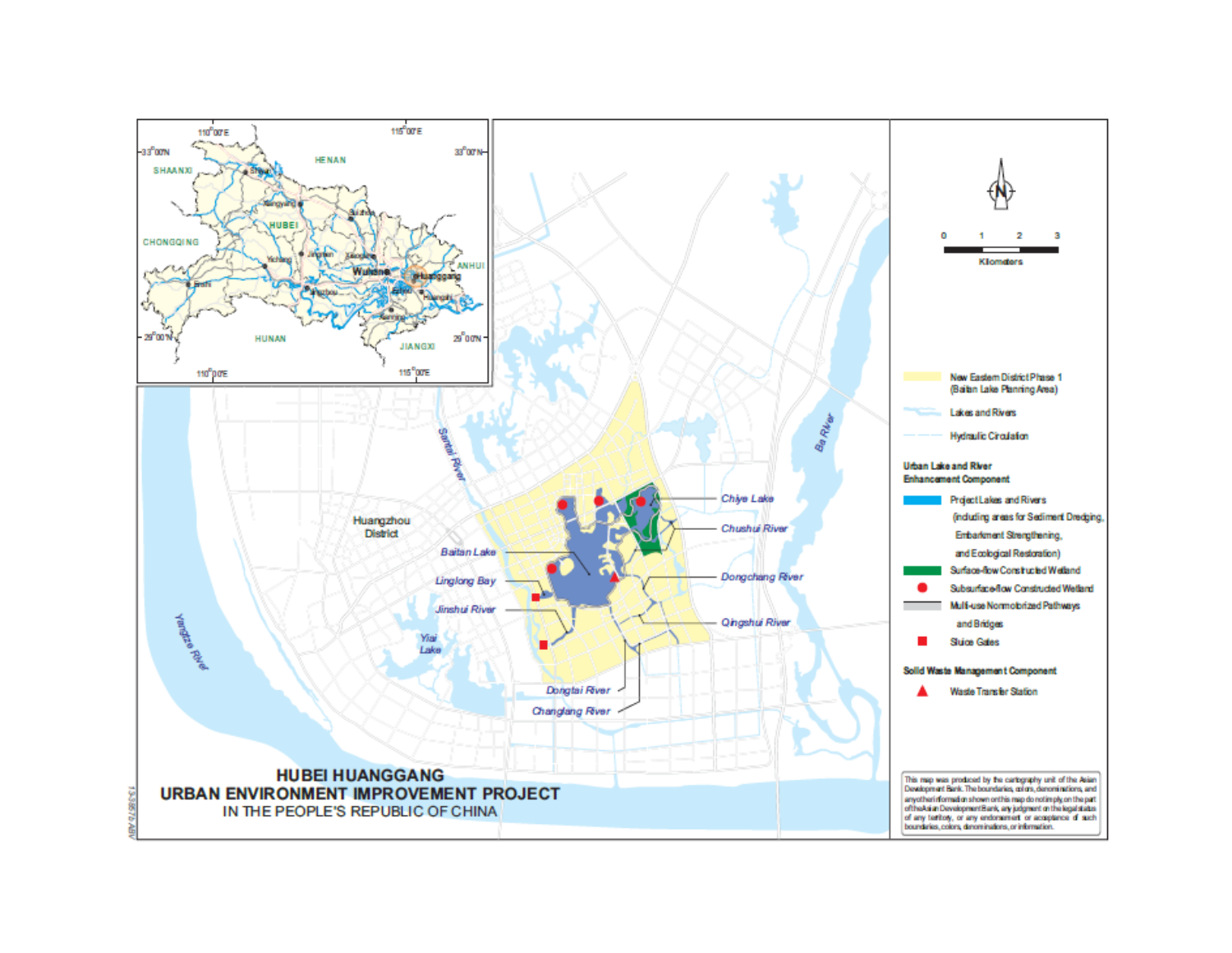## **I. THE PROPOSAL**

<span id="page-5-0"></span>1. I submit for your approval the following report and recommendation on a proposed loan to the People's Republic of China (PRC) for the Hubei Huanggang Urban Environment Improvement Project. [1](#page-5-3)

2. The project aims to promote environmentally sustainable and socially inclusive urbanization in Huanggang, Hubei Province by improving the urban environment. The project will improve the lakes and rivers' water quality, flood-retention capacity, and aesthetic value contributing to economic prosperity and enhanced livability in the lakeside urban area.<sup>[2](#page-5-4)</sup>

#### **II. THE PROJECT**

## <span id="page-5-2"></span><span id="page-5-1"></span>**A. Rationale**

3. Huanggang is located on the north bank of the middle reach of the Yangtze River in eastern Hubei Province, 78 kilometers (km) from the provincial capital, Wuhan.<sup>[3](#page-5-5)</sup> Building on a rural-based economy, Huanggang is one of the poorest municipalities in the province and has a relatively low urbanization rate of  $35.7\%$ .<sup>[4](#page-5-6)</sup> The Huanggang municipal government (HMG) in its Twelfth Five-Year Plan, 2011–2015 targets to transform its economic structure and facilitate urbanization with expanded secondary and tertiary industries. Huanggang is well positioned to take advantage of national and regional development plans due to its proximity to Wuhan; good connectivity with neighboring cities and provinces; and rich historic, cultural, and human resources.<sup>[5](#page-5-7)</sup> Huanggang has the potential to play a strategic role in facilitating socioeconomic development in the central region of the PRC. This is envisaged under the national plan.<sup>[6](#page-5-8)</sup> Furthermore, Huanggang is part of the Wuhan 1+8 megacity cluster, which the PRC government endorsed as a pilot for balanced regional development in the province.

4. Huanggang is on a floodplain, with many lakes and rivers. Protecting the water environment and controlling water pollution in the middle and lower reaches of the Yangtze River, the largest of the seven river basins in the PRC and also the source of a high amount of wastewater, is a key government strategy. One of the urban development constraints of Huanggang is the deteriorating water quality in lakes and rivers, which are silted and blocked with polluted sediments, hindering natural hydraulic circulation, further degrading the water environment and ecology, weakening resilience to floods and droughts, and adversely affecting public health and safety. Huanggang's three major urban lakes—Baitan, Chiye, and

 $1$  The design and monitoring framework is in Appendix 1.

<span id="page-5-4"></span><span id="page-5-3"></span><sup>&</sup>lt;sup>2</sup> The Asian Development Bank (ADB) provided project preparatory technical assistance. ADB. 2012. *Technical Assistance to the People's Republic of China for Preparing the Hubei Huanggang Integrated Urban Environment* 

<span id="page-5-5"></span>*Improvement Project.* Manila (TA 8151-Pro).<br><sup>3</sup> As the second most populated municipality in Hubei Province, Huanggang, with its 7.46 million residents, comprises one district (Huangzhou), two county-level cities, seven counties, and a county-level farm.<br>4 Almost 20.0% (1.50 million) of Huanggang's total municipal population is poor and most live in rural areas.

<span id="page-5-6"></span>According to the Hubei Poverty Alleviation Office, rural poverty incidence in Huanggang is estimated at 25.2% in 2012, which is higher than the provincial average rate of 20.2% and the national average of 13.4%. Rural poverty incidence in Huangzhou District is 21.5%, urban poverty incidence is 8.1%. The Hubei Annual Socio-economic Development Report (2012) estimates Wuhan's per capita gross domestic product in 2012 at about CNY79,878,

<span id="page-5-7"></span>while that of Huanggang at about CNY19,208, the second lowest among 17 municipalities in Hubei Province.<br><sup>5</sup> Huanggang is connected to Beijing, Shanghai, Guangzhou, and Hong Kong with railways, extensive road networks, and several expressways. The Wuhan intercity high-speed railway merges Huanggang "within-30-

<span id="page-5-9"></span><span id="page-5-8"></span><sup>&</sup>lt;sup>6</sup> Government of the People's Republic of China. 2004. The Rise of Central China Plan. Beijing.<br><sup>7</sup> The Wuhan 1+8 megacity cluster involves Wuhan; together with the municipalities of Ezhou, Huanggang, Huangshi, Qianjiang, Tianmen, Xianning, Xiantao, and Xiaogan in Hubei Province.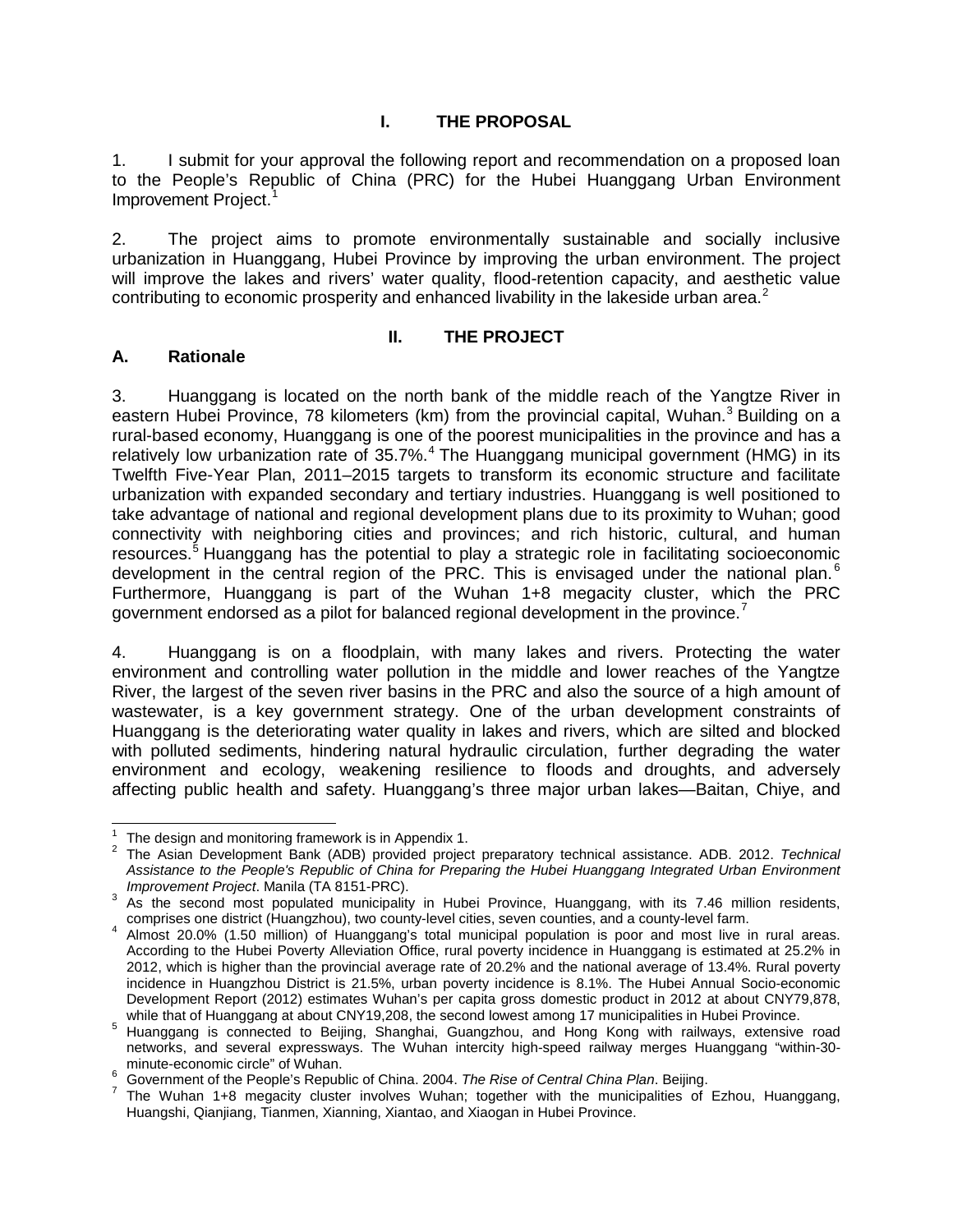Yiai—are severely polluted with organic matter and nutrients. Much of the surface water quality is currently measured as class V or worse. $8$  Realizing the importance of improving water quality for the city's sustainable development, HMG has made plans and increased investments to control pollution at the source and to improve the environment.<sup>[9](#page-6-1)</sup> To date, HMG investment has focused on improving water quality in Yiai Lake in the existing urban area, leaving other lakes and rivers unattended.

5. Limited urban space also constrains the development potential of Huanggang. The existing central urban area in Huangzhou District is dense and inadequate for increasing economic activities.<sup>[10](#page-6-2)</sup> Limited urban space and inadequate urban infrastructure has slowed economic development and delayed the urbanization process, resulting in Huanggang becoming sidelined from mainstream developments in the province. To address this constraint, the approved Huanggang Municipal Urban Master Plan, 2012─2030 provides for eastward urban expansion by developing the New Eastern District (NED) with adequate urban space, infrastructure, and services; and an environment-friendly and socioeconomically inclusive setting to support sustainable urban development and rural–urban transition.<sup>[11](#page-6-3)</sup>

6. Baitan and Chiye lakes and seven associated rivers are in the center of NED, where HMG's pollution control interventions have not yet reached. Nutrient-laden sediments from agricultural and fish farming have reached levels that affect the lakes' water quality and hydraulic retention capacity. The seven rivers are blocked due to sediments from erosion of unlined banks reducing their drainage capacity. The increased urban development will create more impervious surfaces, resulting in an increase in surface water runoff.<sup>[12](#page-6-4)</sup> HMG is currently improving point source pollution control in NED.  $^{13}$  $^{13}$  $^{13}$  The project will complement these interventions, focusing primarily on nonpoint source pollution control. It will adopt an integrated approach to water quality and retention capacity enhancements of the lakes and associated rivers by removing contaminated sediments, constructing wetlands, stabilizing lakes and rivers embankments, and improving hydraulic recirculation. As a result, water quality of Baitan and Chiye lakes will improve from class V to class IV, flood protection will increase, and the lakeside aesthetic and amenity value and health benefit will significantly rise.<sup>[14](#page-6-6)</sup>

7. **Lessons learned**. Project design incorporates lessons from Yiai Lake rehabilitation, a recent locally funded initiative, and other Asian Development Bank (ADB)-supported lake and

<span id="page-6-0"></span>Class I water has the highest quality and class V+ water is the worst. Class IV is suitable for use as a general industrial water supply and for recreational use involving no direct human contact with the water, class V is suitable only for agricultural water supply and general landscaping use, and class V+ is unsuitable for any use (PRC<br>Environmental Quality Standards for Surface Water, GB 3838-2002). 8

<span id="page-6-1"></span>Environmental Quality Standards for Surface Water, GB 3838-2002). <sup>9</sup> Hubei Provincial Water Resources Bureau. 2010. *Chang River Basin Master Plan*. Hubei Province; and Huanggang Municipal Government. 2013. *River and Lake System Rehabilitation Plan for the Baitan Lake and its Surrounding Area*. Huanggang. <sup>10</sup> As of 2010, urban residents of Huangzhou District (about 73% of the total district population of 367,000) live in a

<span id="page-6-2"></span>built-up area of approximately 31 square kilometers, indicating high density. With the enhanced living environment and economic opportunities, and regional development, the population is expected to grow up to 2030.

<span id="page-6-4"></span><span id="page-6-3"></span><sup>11</sup> Huanggang Municipal Government. 2013. Huanggang Municipal Urban Master Plan, 2012–2030. Huanggang.<br><sup>12</sup> Impervious surfaces are artificial surfaces covered by impenetrable materials such as asphalt, concrete, brick, or stone.<br><sup>13</sup> PRC national urban wastewater tariff guidelines for wastewater management and cost recovery will be followed.

<span id="page-6-5"></span>HMG has relocated four out of nine industrial plants outside the NED phase 1 area (Baitan Lake planning area), the remaining five will be relocated by 2020. Capacity expansion of Nanhu wastewater treatment plant, located near<br>NED, and associated sewage network will cover the NED phase 1 area and its surroundings.

<span id="page-6-6"></span><sup>&</sup>lt;sup>14</sup> The lakes' retention capacity and rivers' hydraulic carrying capacity that reduces the return period of seasonal flooding in NED will increase from 5 years to 20 years.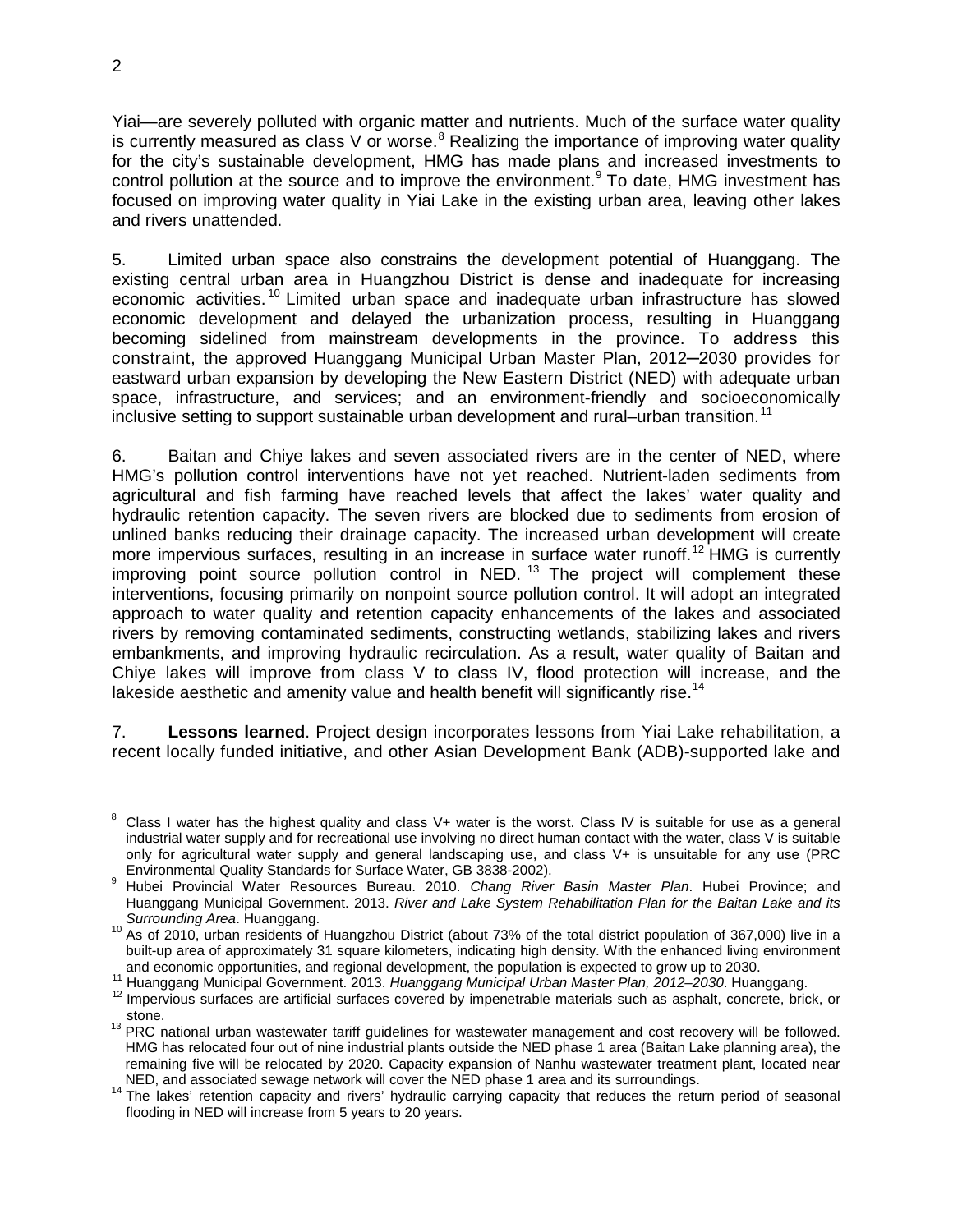river restoration projects in the PRC.<sup>[15](#page-7-1)</sup> The project design incorporates best international practices: (i) the need to take an integrated approach to water system rehabilitation, and (ii) the importance of using simulation techniques to predict likely outcomes.<sup>[16](#page-7-2)</sup>

8. **Special features and value addition**. The project is not a stand-alone investment but plays an integral part of the Huanggang Municipal Urban Master Plan by significantly improving water quality in Baitan and Chiye lakes. The capacity building and institutional strengthening component will add value to the implementation of the master plan. As part of the project's capacity development component, a water quality monitoring and forecasting system for the upstream Xingfu River catchment and Baitan and Chiye lakes will be developed and used by the Huanggang environment protection authorities for systematic and continuing water quality management. The system, which will be based on the hydraulic and water quality model developed during project preparation, has great replication potential. It can be disseminated as a good practice in sustainable pollution control and ecological preservation applicable to polluted and blocked urban lakes in small and medium-sized cities along the Yangtze River, and elsewhere in the PRC.

9. The project will complement past and ongoing projects that are contributing to reducing pollution in the Yangtze River.<sup>[17](#page-7-3)</sup> Since the drinking water intakes of several cities are downstream from the Yangtze River, the project also contributes to the protection of the vital drinking water source. The project supports environmentally sustainable and inclusive economic growth that is a priority of ADB's Midterm Review of Strategy 2020.<sup>[18](#page-7-4)</sup> The project aligns with ADB's country partnership strategy, 2011–2015 for the PRC; ADB Urban Operational Plan, 2012–2020; the Green Cities initiative; and ADB Water Operational Plan, 2011–2020, which encourages integrated water resources management particularly in river basins.<sup>[19](#page-7-5)</sup> It will support economically and socially inclusive urbanization and rural–urban transition in Huanggang and contribute to balanced regional development in the PRC and in Hubei Province, thereby supporting the PRC's Twelfth Five-Year Plan, 2011–2015. The project builds on ADB's experience from urban projects in Hubei Province and in the PRC.<sup>[20](#page-7-6)</sup>

## <span id="page-7-0"></span>**B. Impact and Outcome**

10. The project impact will be socially inclusive and environmentally sustainable urbanization in Huanggang. The project outcome will be an improved urban environment in Huanggang.

<span id="page-7-1"></span><sup>&</sup>lt;sup>15</sup> These include (i) Wuhan's water quality model to predict water quality in lakes and rivers, and (ii) Nanjing's rehabilitated rivers and created wetlands. ADB. 2011. *Completion Report: Wuhan Wastewater Management Project in the People's Republic of China.* Manila; and ADB. 2012*. Environmental Monitoring Report: Nanjing*   $\overline{\phantom{a}}$ 

<span id="page-7-2"></span><sup>&</sup>lt;sup>16</sup> In the context of urban lake and river enhancement, the social and economic requirements of adjacent urban areas are of major importance. Flood safety and quality of life in proximity of urban lakes and rivers have to be considered along with the ecological and chemical state of water bodies.

<span id="page-7-3"></span>considered along with the ecological and chemical state of water bodies. <sup>17</sup> ADB projects in Huangshi, Jiujiang, Nanjing, Suzhou, and Wuhan are contributing to pollution reduction in the Yangtze River.<br><sup>18</sup> ADB. 2014. Midterm Review of Strategy 2020: Meeting the Challenges of a Transforming Asia and Pacific. Manila.<br><sup>19</sup> ADB. 2012. Country Partnership Strategy: People's Republic of China, 2011–2015. Manila

<span id="page-7-4"></span>

<span id="page-7-5"></span>*Operational Plan, 2012–2020*. Manila; ADB. 2012. *Green Cities*. Manila; and ADB. 2011. *Water Operational Plan* 

<span id="page-7-6"></span>*<sup>2011–2020</sup>*. Manila. <sup>20</sup> The project is the sixth urban project in Hubei Province, after three projects in Wuhan, one in Huangshi, and one in Yichang (all approved).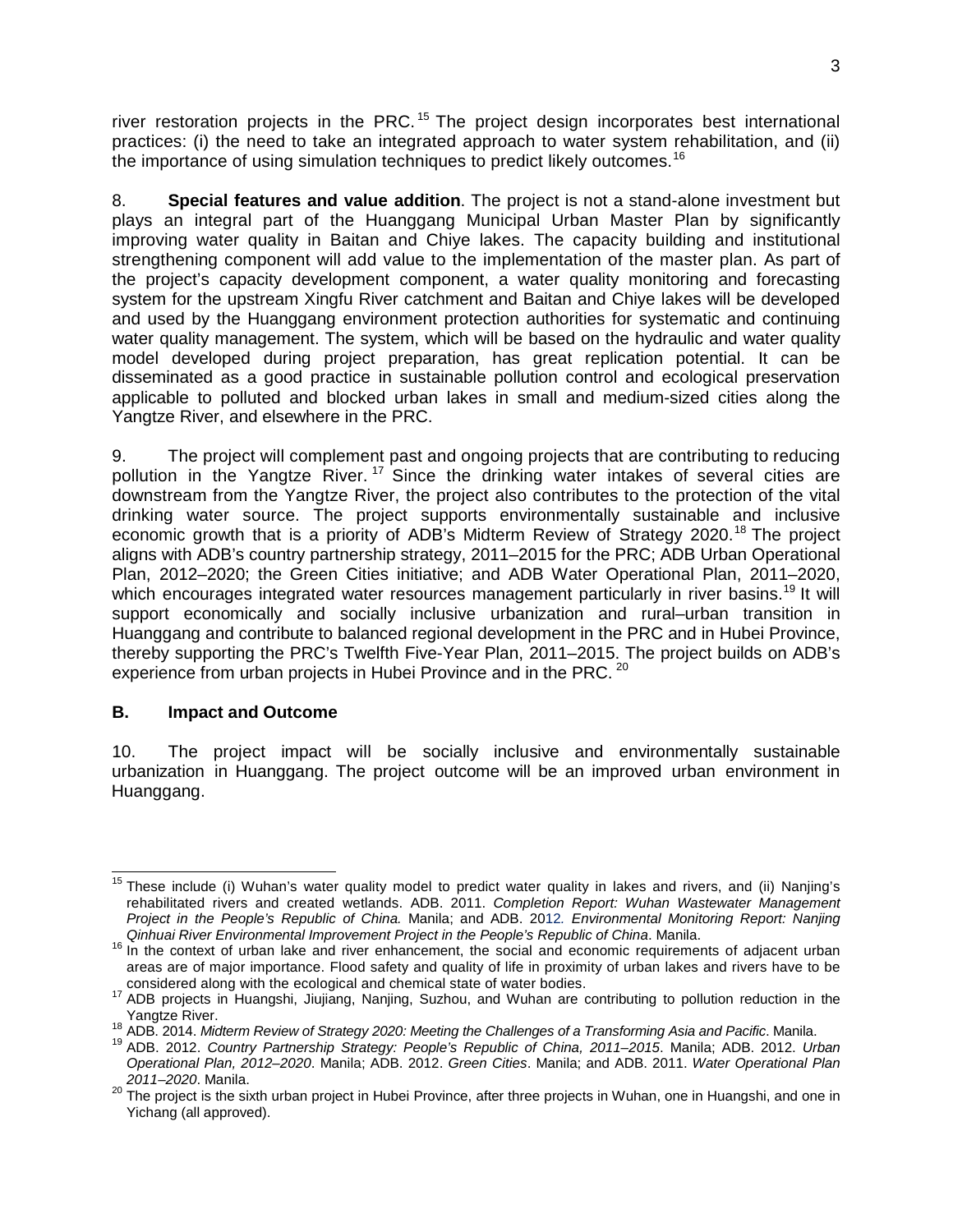## <span id="page-8-0"></span>**C. Outputs**

11. The project will have three outputs: urban lake and river enhancement, solid waste management, and capacity development and institutional strengthening.

12. **Urban lake and river enhancement**. The lake enhancement component will (i) remove 539,000 cubic meters  $(m^3)$  of nutrient-laden sediments from Baitan and Chiye lakes, (ii) construct 14 km of ecological flood-retention embankments with 89 hectares (ha) of vegetated buffer strips, (iii) create 80 ha of surface-flow constructed wetland for Chiye Lake, (iv) establish four subsurface-flow constructed wetlands with total area of 3.8 ha and detention basins for Baitan and Chiye lakes to treat nonpoint source pollution, (v) construct 13.3 km of multiuse nonmotorized pathway along the lakeshore with nine bridges across the rivers, and (vi) construct and upgrade two sluice gates. The river enhancement component will (i) remove about 201,000  $m<sup>3</sup>$  of nutrient-laden sediments and excavate and/or widen the river course to reestablish natural connections between lakes and rivers; and (ii) construct about 21.6 km of flood-retention ecological embankments with 42.6 ha of vegetated buffer strips and sidewalks.

13. **Solid waste management**. To contribute to improved solid waste collection and transfer in the lakeside area, the project will (i) construct one transfer station (30 tons per day) and provide 260 waste bins around the lakes; (ii) purchase two garbage trucks; and (iii) implement a public awareness campaign on solid waste sorting, recycling, and environmental protection.

14. **Capacity development and institutional strengthening**. The project will (i) implement and monitor support to executing and implementing agencies to implement and monitor the project in line with ADB procedures and guidelines; and (ii) provide capacity and institutional strengthening for HMG on wetlands operation and management, water quality monitoring and forecasting including nonpoint source pollution control, and lake ecology and biodiversity.

## <span id="page-8-1"></span>**D. Investment and Financing Plans**

15. The project is estimated to cost \$252.6 million (Table 1). $^{21}$  $^{21}$  $^{21}$ 

16. The government has requested a loan of \$100 million from ADB's ordinary capital resources to help finance the project. The loan will have a 25-year term, including a grace period of 5 years, a straight-line repayment option, an annual interest rate determined in accordance with ADB's London interbank offered rate (LIBOR)-based lending facility, a commitment charge of 0.15% per year, and such other terms and conditions set forth in the draft loan and project agreements.<sup>[22](#page-8-3)</sup> Based on this, the average loan maturity is 15.25 years and the maturity premium payable to ADB is 0.10% per annum. The loan will finance 39.6% of the project cost, including works, goods, and institutional strengthening. The loan will also finance taxes and duties for eligible ADB-financed expenditures, and transportation and insurance costs. HMG will provide counterpart funding, equivalent to \$71.3 million, from its budget to finance 28.2% of the project cost. The implementing agency, Huanggang Urban Construction Investment Company (HUCIC), has requested a loan of about \$81.3 million from a domestic bank for the remaining counterpart funds to cover 32.2% of the project cost, and has received a commitment letter from the domestic bank.

<span id="page-8-2"></span><sup>&</sup>lt;sup>21</sup> Detailed cost estimates are in the Project Administration Manual (accessible from the list of linked documents in Appendix 2).<br><sup>22</sup> Interest and other charges during construction will not be capitalized in the loan and will be financed by HMG.  $\overline{a}$ 

<span id="page-8-3"></span>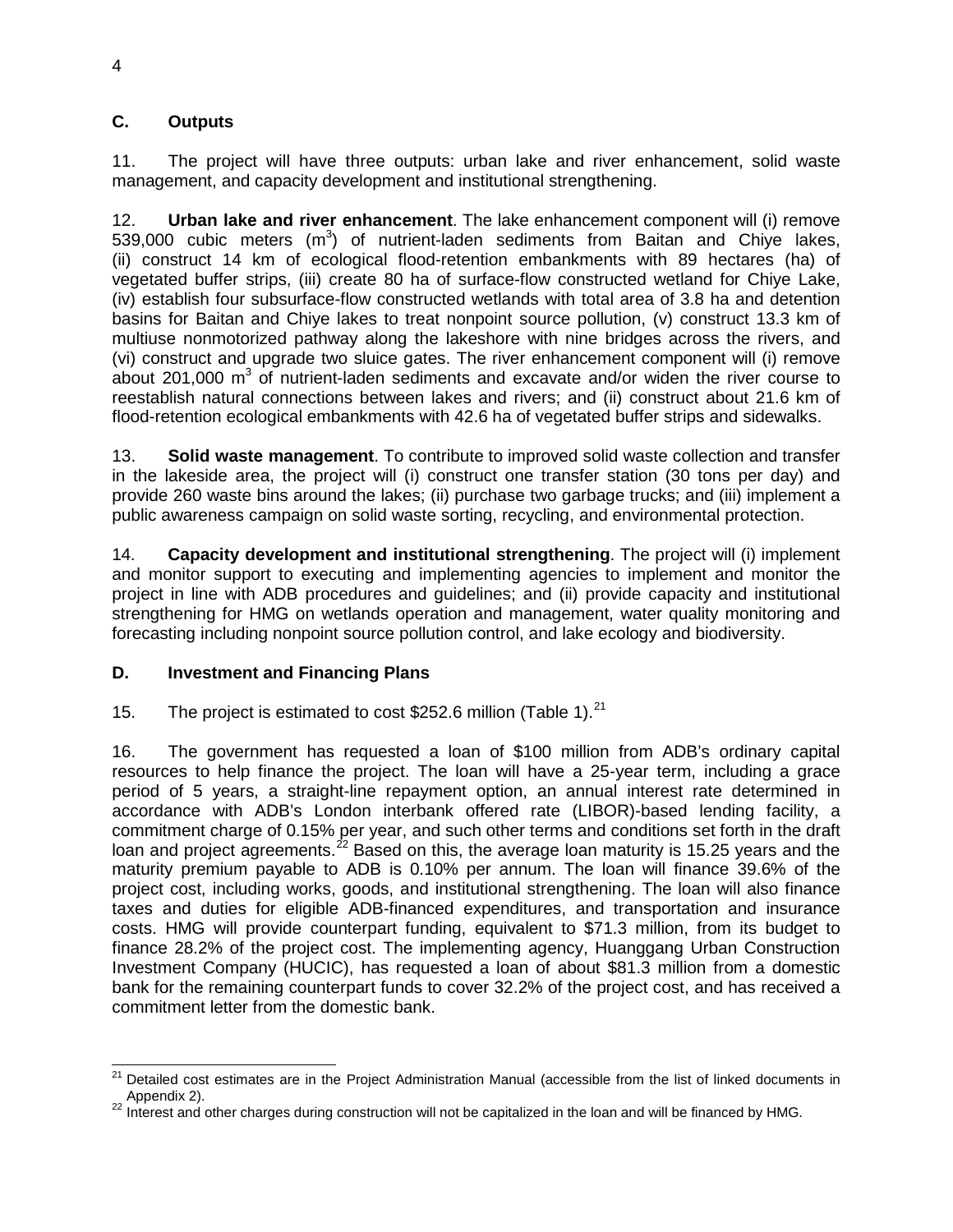17. The PRC is the borrower of the loan. The PRC will relend the entire loan to the Hubei provincial government, which will onlend the loan proceeds to HMG on the same terms and conditions as those of the ADB loan. As the end-borrower, HMG will assume foreign exchange and interest rate variation risks for the ADB loan. The PRC, Hubei provincial government, and HMG have assured ADB that counterpart funding and domestic bank loan proceeds will be provided in a timely manner, including any additional counterpart funding required for any shortfall of funds or cost overruns. The financing plan is in Table 2 and is further detailed in the project administration manual (PAM).

#### **Table 1: Project Investment Plan**

#### (\$ million)

| <b>Item</b> |    |                                                                | <b>Amount</b> <sup>a</sup> |
|-------------|----|----------------------------------------------------------------|----------------------------|
| А.          |    | Base Cost <sup>b</sup>                                         |                            |
|             |    | Output 1a: Lake enhancement                                    | 151.5                      |
|             | 2. | Output 1b: River enhancement                                   | 44.5                       |
|             | 3. | Output 2: Solid waste management                               | 1.2                        |
|             | 4. | Output 3: Capacity development and institutional strengthening | 1.9                        |
|             |    | Subtotal (A)                                                   | 199.0                      |
| В.          |    | Contingencies <sup>c</sup>                                     | 33.9                       |
| C.          |    | Financing Charges During Implementation <sup>d</sup>           | 19.6                       |
|             |    | <b>Total Project Cost (A+B+C)</b>                              | 252.6                      |

Note: Numbers may not sum precisely because of rounding.

<sup>a</sup> Includes taxes and duties of \$6.8 million to be financed from government and Asian Development Bank (ADB) loan resources. The following principles were followed in determining taxes and duties to be financed by ADB: (i) the amount is within reasonable country thresholds and does not represent an excessive share of the project investment plan, (ii) taxes and duties apply only to ADB-financed expenditures, and (iii) the financing of the taxes and duties is relevant to the success of the project. The tax rate on civil works is 3.4% and on equipmen

In mid-2013 prices.<br><sup>b</sup> In mid-2013 prices.<br><sup>c</sup> Physical contingencies computed at 7% of base cost. Price contingencies computed on foreign exchange costs were  $-1.6\%$  for 2013, 2.3% for 2014, 1.0% for 2015, and 1.4% for 2016–2019. Price contingencies computed on local currency costs are 2.5% for 2013, 2.7% for 2014, and 3.0% for 2014–2019.

d Includes interest and commitment charges. Interest during construction for the ADB loan has been computed at the 5-year US dollar fixed swap rate plus a spread of 0.50% and a maturity premium of 0.10%. Commitment charges for an ADB loan are 0.15% per year to be charged on the undisbursed loan amount. Interest during construction for the domestic bank loan has been computed at the domestic rate of 6.55%.

Source: Asian Development Bank estimates.

| <b>Table 2: Financing Plan</b>                             |       |      |  |  |
|------------------------------------------------------------|-------|------|--|--|
| Amount (\$ million)<br>Share of Total (%)<br><b>Source</b> |       |      |  |  |
| Asian Development Bank                                     |       |      |  |  |
| Ordinary capital resources (loan)                          | 100.0 | 39.6 |  |  |
| Government                                                 |       |      |  |  |
| Domestic bank                                              | 81.3  | 32.2 |  |  |
| Huanggang municipal government                             | 71.3  | 28.2 |  |  |
| Total<br>252.6<br>100.0                                    |       |      |  |  |

Source: Asian Development Bank estimates.

#### <span id="page-9-0"></span>**E. Implementation Arrangements**

18. The implementation arrangements are summarized in Table 3 and described in detail in the PAM.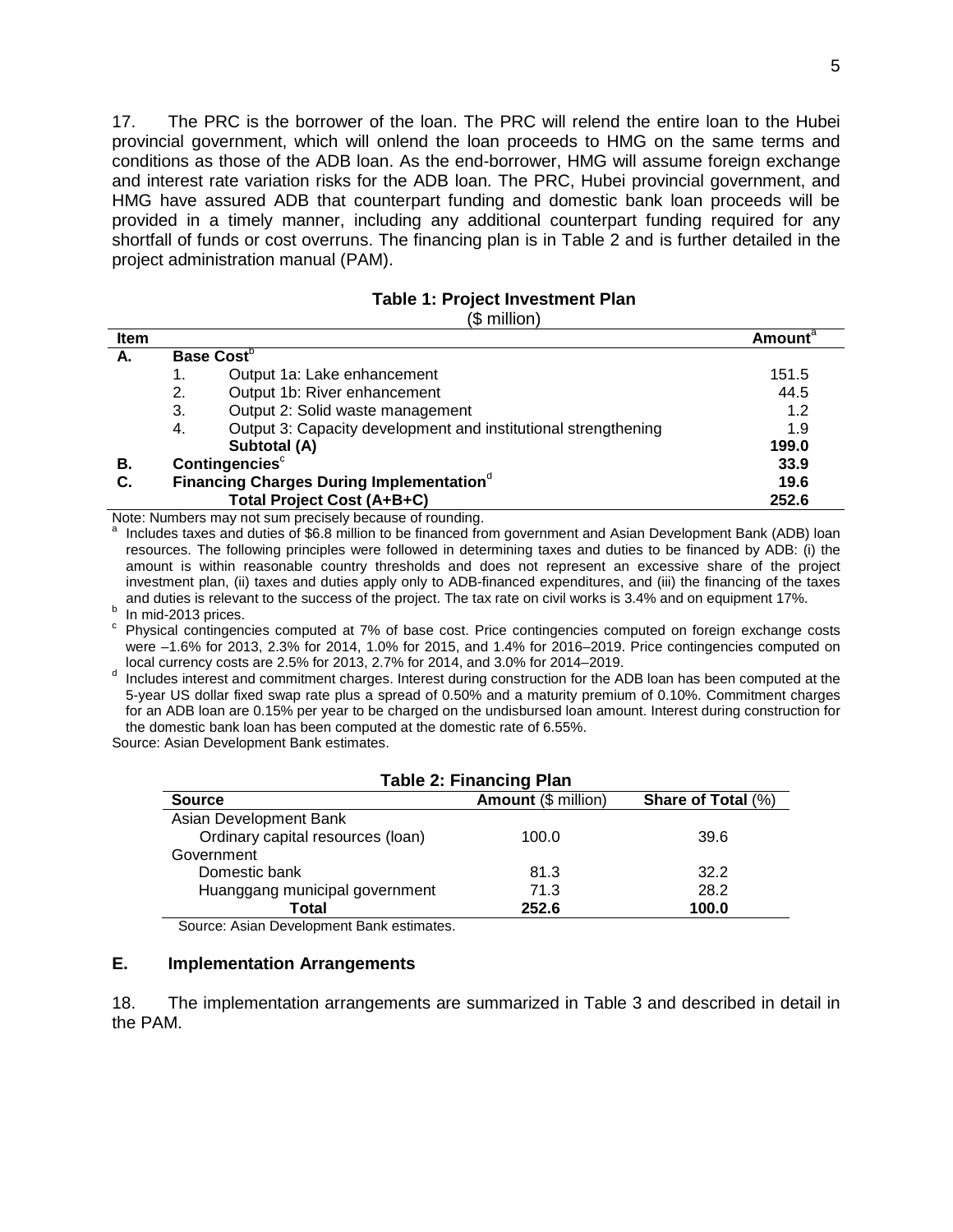| <b>Aspects</b>                                      |                                                                                            | <b>Arrangements</b> |                  |
|-----------------------------------------------------|--------------------------------------------------------------------------------------------|---------------------|------------------|
| Implementation period                               | January 2015-December 2019                                                                 |                     |                  |
| Estimated completion date                           | 31 December 2019 (estimated loan closing date: 30 June 2020)                               |                     |                  |
| Management                                          |                                                                                            |                     |                  |
| Oversight body<br>(i)                               | HMG established a project leading group to direct and manage the project. The group        |                     |                  |
|                                                     | is chaired by the executive vice mayor and includes representatives from HMG, HDRC,        |                     |                  |
|                                                     | HMFB, and other key municipal offices. It guides, supervises, and supports project         |                     |                  |
|                                                     | preparation and implementation.                                                            |                     |                  |
| Executing agency<br>(ii)                            | HMG is the executing agency and will delegate day-to-day coordination to the               |                     |                  |
|                                                     | Huanggang project management office, which comprises staff from HMG, HDRC,                 |                     |                  |
|                                                     | HMFB, HUCIC, and others seconded as necessary.                                             |                     |                  |
| Key implementing<br>(iii)                           | HUCIC, a state-owned enterprise owned by the HMG, specializes in urban                     |                     |                  |
| agency                                              | infrastructure construction. Its project implementation unit will conduct day-to-day       |                     |                  |
|                                                     | implementation of all infrastructure components, to be supported by a procurement          |                     |                  |
|                                                     | agent.                                                                                     |                     |                  |
| Operating units<br>(iv)                             | A group of HMG public institutions will be responsible for O&M of project facilities; they |                     |                  |
|                                                     | are the current service providers, thus making best use of existing O&M capacity.          |                     |                  |
| Procurement                                         | International competitive bidding                                                          | 6 contracts         | \$100.48 million |
|                                                     | National competitive bidding                                                               | 10 contracts        | \$52.33 million  |
| Consulting services                                 | Quality- and cost-based selection                                                          | 125 person-months   | \$1.63 million   |
|                                                     | Consultants' qualifications selection                                                      | 26 person-months    | \$0.25 million   |
| Individual consultant selection<br>10 person-months |                                                                                            | \$0.07 million      |                  |
| Retroactive financing                               | Five works and six consulting services will be procured through advance contracting        |                     |                  |
| and/or advance                                      | and will involve advertisement and evaluation of bids and require prior ADB review.        |                     |                  |
| contracting                                         | Retroactive financing will finance eligible expenditures up to \$20 million (not exceeding |                     |                  |
|                                                     | 20% of the ADB loan) incurred for works, and consulting services before loan               |                     |                  |
|                                                     | effectiveness, but not earlier than 12 months before the loan agreement is signed.         |                     |                  |
| Disbursement                                        | The loan proceeds will be disbursed in accordance with ADB's Loan Disbursement             |                     |                  |
|                                                     | Handbook (2012, as amended from time to time) and detailed arrangements agreed             |                     |                  |
|                                                     | upon between the government and ADB.                                                       |                     |                  |

**Table 3: Implementation Arrangements**

ADB = Asian Development Bank, HDRC = Huanggang Development and Reform Commission, HMFB = Huanggang Municipal Finance Bureau, HMG = Huanggang municipal government, HUCIC = Huanggang Urban Construction Investment Company, O&M = operation and maintenance.

Source: Asian Development Bank.

#### **III. DUE DILIGENCE**

## <span id="page-10-1"></span><span id="page-10-0"></span>**A. Technical**

19. The technical aspects of the project are consistent with the PRC design guidelines and local regulations. Lake rehabilitation is well integrated and sequenced with other project components. Analysis based on eight scenarios that simulate water quality of Baitan and Chiye lakes and seven associated rivers identifies the appropriate amount and location of dredging, size and location of surface-flow, and subsurface-flow constructed wetlands and vegetation. The sediment dredging plans are in line with international best practices; the wetland designs account for type, amount, and location of future pollution sources; and engineering designs are technically sound and compatible with the water quality target for lakes of class IV or better.

## <span id="page-10-2"></span>**B. Economic and Financial**

20. **Economic**. The economic rationale rests on the need to improve the environment by cleaning up local lakes and rivers. Even if economic growth could be forecast, the benefits cannot be separately attributed to lake and river cleanup (i.e., the project) and other planned HMG interventions. The economic justification relies primarily on the strength of the project rationale and cost-effectiveness analysis of alternative approaches to improve water quality. Using scenario-based planning and identifying a least-cost approach to optimize project design,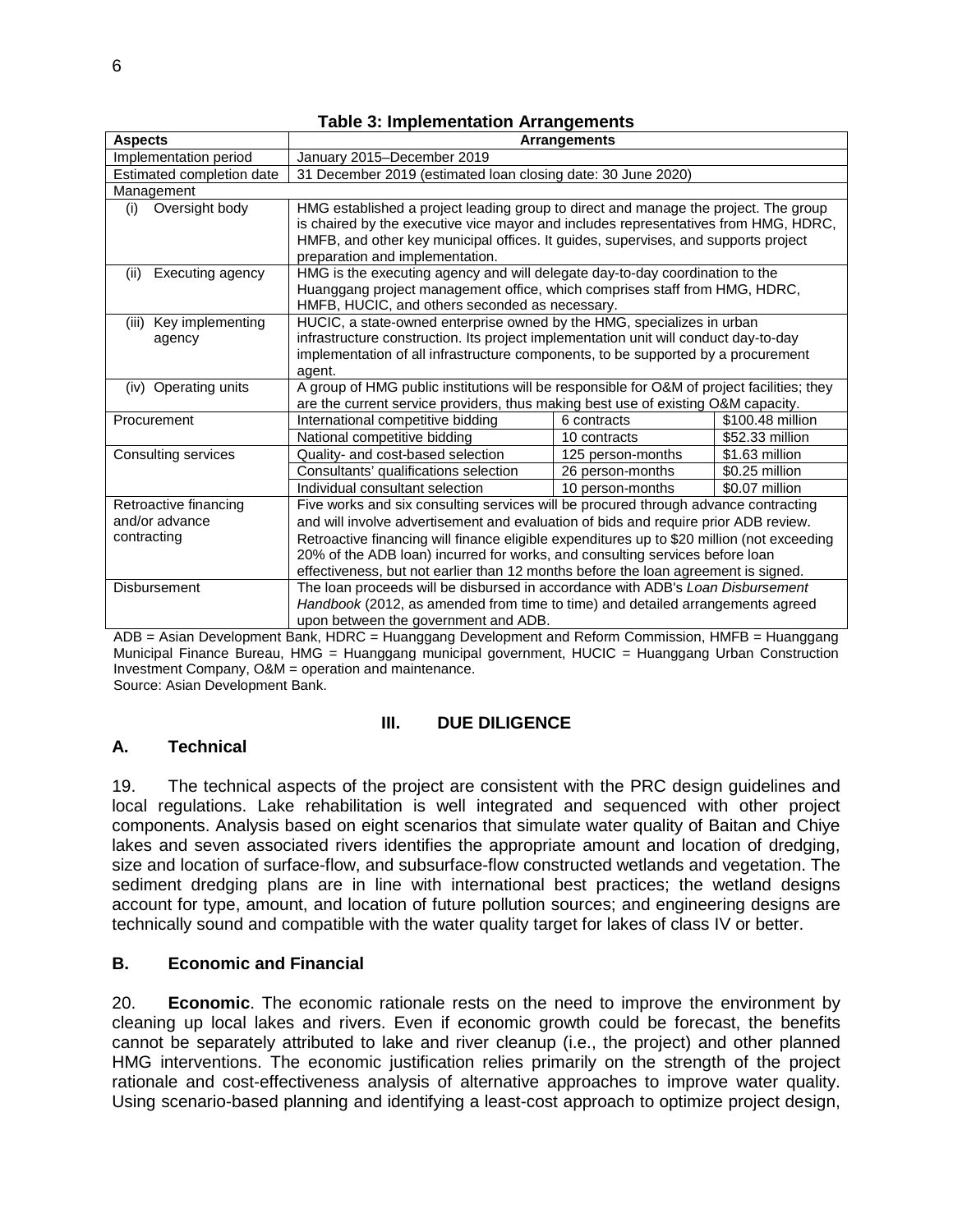the impact of eight different scenarios on water quality was simulated, and then least-cost analysis was applied to the three design options that meet the water quality objectives and the project's technical requirements. Engineering measures that are least cost and technically suitable are incorporated in the project design.<sup>2</sup>

21. **Financial**. The project does not have any revenue-generating components. The financial analysis, therefore, focuses on the ability of the end borrower, HMG, to service project debts and provide counterpart funds. ADB loan funds will be channeled to the project via the Hubei Provincial Finance Department to HMG. In addition, HMG has provided assurances on the availability of counterpart funds and for all project recurrent expenses. Based on the fiscal impact of the project on HMG finances, a financial sustainability analysis was undertaken. The analysis shows that HMG's commitment to the project during implementation (2014–2019) will range from 2.2% of its revenues (excluding one-off receipts) in 2014 to 0.8% in 2019. This commitment will rise in 2020 to an estimated 1.7% as debt repayment commences, but will fall in 2021 to 1.5% and continue to decline thereafter.  $24$ 

## <span id="page-11-0"></span>**C. Governance**

22. **Financial management**. The project will be ADB's first loan to Huanggang, which has limited experience in managing multilateral-financed projects. The financial management assessment focuses on HMG as the end borrower and on HUCIC as the implementing agency. The assessment indicates that HMG has generally adequate financial management capacity to assume its core role for financial management supervision of the project. The HUCIC assessment concludes that HUCIC can achieve adequate capacity for financial management in accordance with ADB policies and procedural requirements, with provision of appropriate capacity-building support and recruitment of at least one suitably qualified financial staff member. The assessments are described in the financial analysis (footnote 24).

23. **Procurement capacity**. As HUCIC will undertake procurement of goods and works and the Huanggang project management office (HPMO) will undertake procurement of consulting services, both agencies were subjected to a procurement capacity assessment. As this is the first ADB project for HPMO and HUCIC, a procurement agent experienced in ADB policies and procedures will be appointed to advise both organizations. HUCIC has a department with a 6 year track record of successful domestic procurement. One staff member with 10 years of procurement experience has been assigned to HPMO to work with the HUCIC project implementation unit on procurement; this is considered acceptable. The project capacitybuilding component includes the provision of governance training and advice to HPMO and HUCIC on ADB procedures. The Wuhan project management office is sharing lessons from its experience in implementing three ADB projects with HPMO and HUCIC. Improvements recommended in the financial management and procurement capacity assessments are incorporated in the project design and documented in the PAM. ADB's Anticorruption Policy (1998, as amended to date) was explained to and discussed with the Hubei provincial government, HMG, HPMO, and HUCIC. Specific policy requirements and supplementary measures are described in the PAM.

## <span id="page-11-1"></span>**D. Poverty and Social**

24. The project is focused on improving the urban environment to enable the development of

<span id="page-11-2"></span><sup>&</sup>lt;sup>23</sup> Economic Analysis (accessible from the list of linked documents in Appendix 2).

<span id="page-11-3"></span> $24$  Financial Analysis (accessible from the list of linked documents in Appendix 2).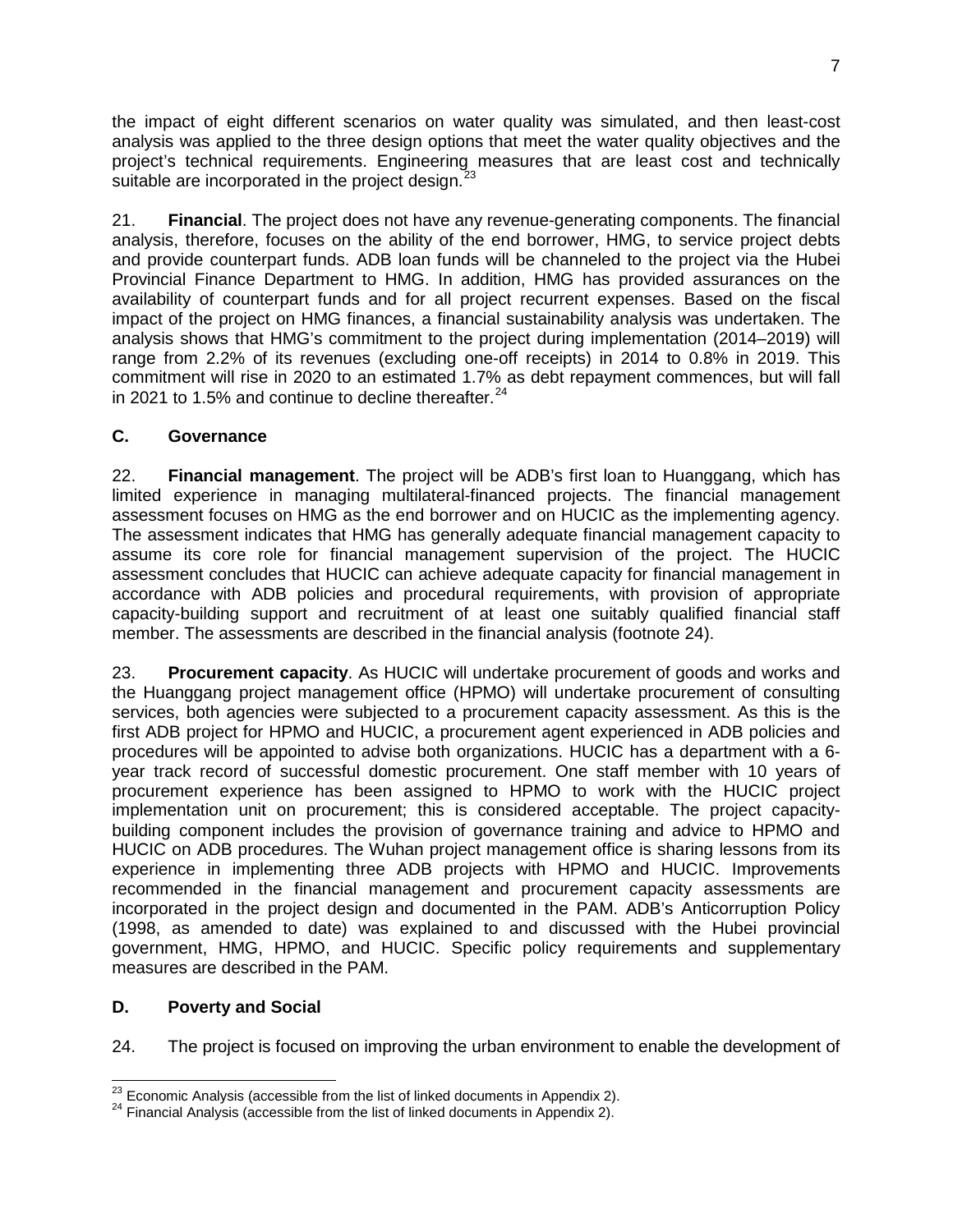8

industry, services, and employment; and is designed to ensure that economic opportunity and inclusion underlie the process of urbanization. The 41,600 residents of the project area in Huangzhou District are the primary project beneficiaries. When phase 1 of NED is fully developed by 2020, the project will directly benefit 100,000 residents and industries and services in the area through improved water quality of urban surface waters, public amenity space to enhance quality of life of the people living in the project area, and enhanced investment environment and employment in Huanggang. Indirect beneficiaries are the 367,000 residents in Huangzhou District. The poverty and social assessment includes a household survey, community and focus group discussions, and key informant interviews. The project will facilitate NED development where low-cost rental housing and job opportunities will be provided to help create socially inclusive communities. The project will directly create 2,450 jobs during construction, 133 jobs during operation, and significant indirect job opportunities that are expected to arise as a consequence of NED development. Employment targets for vulnerable groups and women are included in the design and monitoring framework and loan covenants. A social action plan was prepared and will be implemented by HMG.<sup>[25](#page-12-1)</sup>

25. **Gender**. The project is classified as effective gender mainstreaming, and a gender action plan was prepared with agreed activities and indicators. Survey and focus group discussion data reveal that women are generally burdened with family and household responsibilities and are employed in low-paying jobs. The improved urban environment will provide safe, clean, and accessible recreational areas for women and children. It will benefit women by improving the living environment and quality of life, and increasing women's job opportunities. Women's participation in public awareness activities on solid waste management and public health will support project sustainability. The gender action plan includes targets for women's employment, participation, and capacity building supported by loan covenants and consulting support for implementation and monitoring.<sup>[26](#page-12-2)</sup>

## <span id="page-12-0"></span>**E. Safeguards**

26. **Environment**. The project is environment category A, reflecting the urban lake and river enhancement with significant earthwork and sediment dredging. An environmental impact assessment, including an environmental management plan (EMP), was drafted and disclosed on the ADB website on 20 January 2014. The project will generate environmental benefits: (i) about 1,920 tons of total nitrogen and 486 tons of total phosphorus will be removed from the project lakes through dredging; (ii) the constructed wetlands will remove 171 tons of chemical oxygen demand, 49 tons of total nitrogen, and 1.1 tons of total phosphorus each year from the project lakes and subsequently the Yangtze River; and (iii) the wetlands will provide breeding, feeding, nesting, and resting habitats for wildlife including migratory water birds. The environmental impact assessment confirms that the climate change risk to project activities is low. Precipitation in the project area is unlikely to change and average runoff will slightly decrease. The project's resilience to predicted increases in climate variability (precipitation and runoff) will be strengthened through improved hydraulic retention and carrying capacity of urban lakes and rivers. This was confirmed through hydraulic modeling of the Baitan Lake water level under a climate change scenario with increased precipitation intensity. Project construction has potential impacts on the environment. Dust and noise generated by construction activities will be a nuisance to nearby residents. Discharge of supernatant water from the dredged sediment disposal sites could potentially pollute nearby water bodies. Dredging will stir up the sediment,

<span id="page-12-1"></span><sup>&</sup>lt;sup>25</sup> Summary Poverty Reduction and Social Strategy (accessible from the list of linked documents in Appendix 2). The social action plan is included in the PAM.<br><sup>26</sup> Gender Action Plan (accessible from the list of linked documents in Appendix 2).  $\overline{a}$ 

<span id="page-12-2"></span>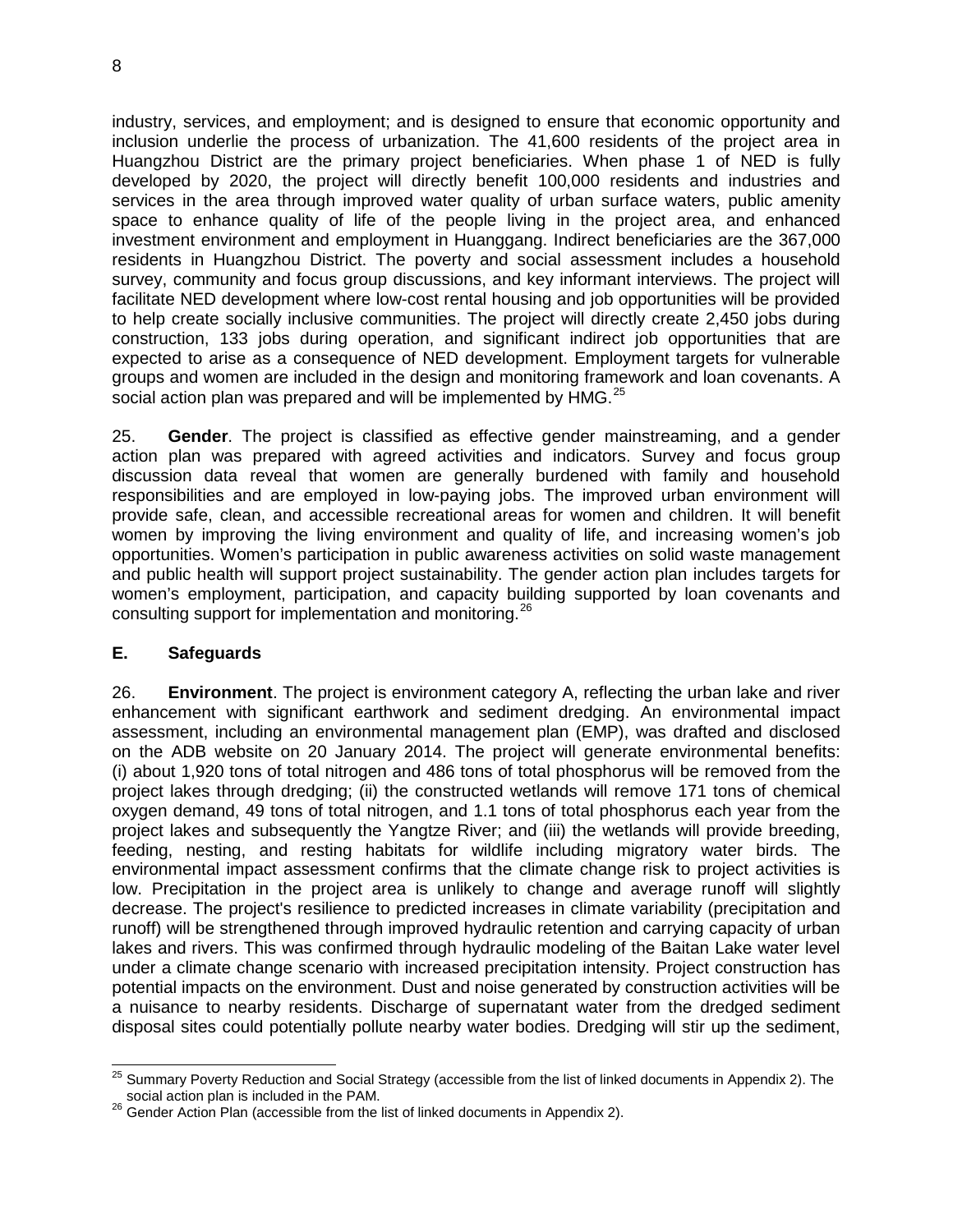releasing suspended solids and nutrients into the water column affecting water quality and ecology. No significant impact is expected during operation. HMG is increasing existing wastewater and solid waste collection and treatment capacity within NED to accommodate future needs and ensure adequate point source pollution control. The impact of the sluice gates on fish migration will not be significant.<sup>[27](#page-13-1)</sup> The solid waste transfer station and the projectassociated water diversion pumping stations may induce minor noise and odor impacts. All impacts are expected to be prevented or minimized to an acceptable level through effective implementation of the EMP. HPMO and HUCIC will assume overall responsibility for implementing, supervising, monitoring, and reporting on the EMP and will appoint full-time staff to coordinate and monitor EMP implementation. Environment and wetland experts and an ornithologist will support the work. HPMO will also hire an external environment monitor. Affected persons and stakeholders were consulted during the environmental impact assessment. The EMP includes a grievance redress mechanism, which was discussed and agreed upon with HPMO and HUCIC.

27. **Involuntary resettlement**. The project is resettlement category A. It will affect eight villages or communities in the project area. A total of 9,477.7 *mu* of land will be occupied permanently, including 798.6 *mu* of collective land and 8,679.1 *mu* of state-owned land.[28](#page-13-2) A total of 77.5  $mu$  of land will be occupied temporarily and a total of 4,736.5 square meters  $(m<sup>2</sup>)$  of residential housing and 11,038  $m^2$  of nonresidential building will be demolished. Land acquisition will affect 318 households, entities, and/or stores with 1,140 persons physically displaced, and 42 households with 184 persons temporarily affected, totaling 360 households with 1,324 persons affected.<sup>[29](#page-13-3)</sup> A resettlement plan and a due diligence report were prepared in line with ADB's Safeguard Policy Statement (2009) and endorsed by HMG. The plan was disclosed to the affected persons and uploaded on the ADB website on 17 March 2014. Compensation for lost assets and resettlement allowances will be paid to those affected. Livelihood rehabilitation arrangements in accordance with the resettlement plan should be made prior to the commencement of the related civil works. HPMO and HUCIC will assume responsibility for planning, implementing, financing, and reporting on land acquisition and resettlement. A grievance redress mechanism was established. An external resettlement and social monitor will be engaged to conduct semiannual monitoring and evaluation of resettlement implementation.

28. **Indigenous peoples**. The project is indigenous peoples category C. In Huangzhou District, ethnic minorities represent about  $0.25\%$  of the total registered population.<sup>[30](#page-13-4)</sup> The main ethnic minorities in the district are Hui, Miao, Tujia, and Zhuang who are integrated into urban communities. The project area does not have any concentration of ethnic minorities and the project will not have any negative effect on any ethnic minority people. No ethnic minorities are affected by land acquisition and resettlement.

## <span id="page-13-0"></span>**F. Risks and Mitigating Measures**

29. The project has no unusual technical risks. The project's benefits and impacts are expected to outweigh costs and risks. Major risks and mitigating measures are summarized in

<span id="page-13-1"></span> $^{27}$  Two sluice gates will be constructed to prevent the backflow of Santai River water into Baitan Lake when the Santai River water level is higher than that of Baitan Lake.<br><sup>28</sup> A *mu* is a Chinese unit of measurement (1  $mu = 666.7$  square meters).<br><sup>29</sup> In which 129 households with 408 persons will be affected by land acquisition of  $\overline{a}$ 

<span id="page-13-3"></span><span id="page-13-2"></span>with 727 people will be affected by land occupation of state-owned land, 22 households with 79 people will be affected by residential house demolition (also affected by land acquisition), and 2 entities with 5 people will be affected by nonresidential building demolition.<br><sup>30</sup> The Sixth National Population Census (2010) indicates that Huangzhou District has a minority population of 924.

<span id="page-13-4"></span>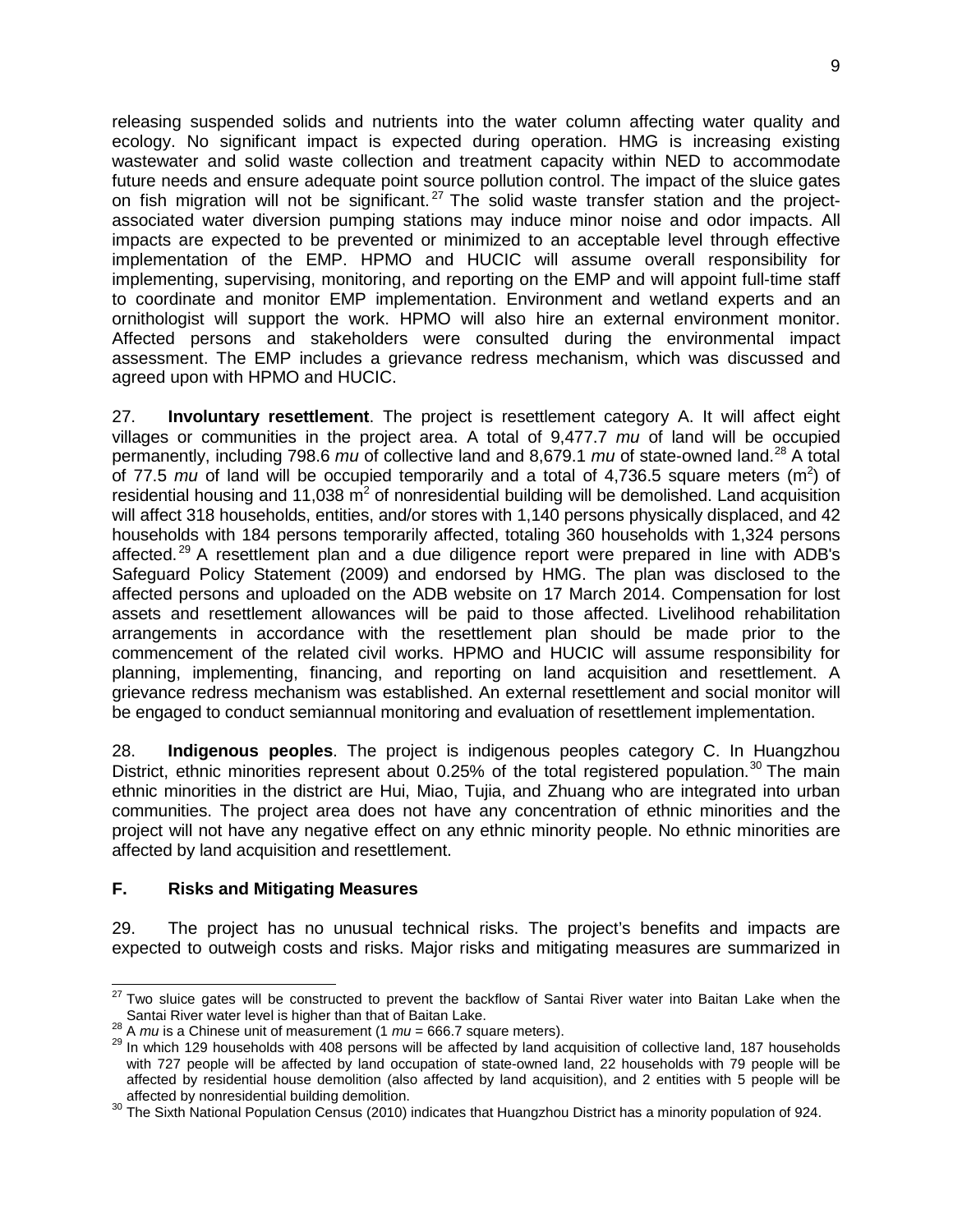Table 4 and described in detail in the risk assessment and risk management plan.<sup>[31](#page-14-2)</sup>

| <b>Risks</b>                           | <b>Mitigating Measures</b>                                                     |
|----------------------------------------|--------------------------------------------------------------------------------|
| HPMO and HUCIC lack experience in      | Engage start-up consultants to provide technical support for land acquisition  |
| implementing ADB-financed projects,    | and resettlement, procurement, contract management, disbursement, and          |
| resulting in delay in procurement,     | financial management.                                                          |
| disbursement, and construction         | The project implementation consultants will provide training on ADB            |
|                                        | guidelines and procedures.                                                     |
| Land acquisition approvals and         | Promptly implement detailed design and measurement surveys, and finalize       |
| implementation are delayed             | the resettlement plan.                                                         |
|                                        | Ensure early availability of compensation funds to affected people, and strict |
|                                        | compliance with the resettlement plan.                                         |
|                                        | Provide consulting support at all stages.                                      |
| Delays in the provision of counterpart | HMFB and the domestic bank will issue commitment letters.                      |
| funding                                | HMG is providing assurance for timely provision of counterpart funding.        |
|                                        | A backup source of funding will be discussed during implementation.            |
| Unsustainable O&M of infrastructure    | Project implementation consultants will provide capacity building and          |
| components due to lack of capacity     | institutional strengthening support for O&M agencies, especially for wetland   |
| and budget                             | management.                                                                    |
|                                        | HMG is providing assurances on O&M budget provision.                           |
| Low procurement capacity leads to      | Project implementation consultants and tendering company will provide          |
| mistakes or delays in the              | support and training in project management and planning.                       |
| procurement process                    | Use of advance procurement action is appropriate.                              |
|                                        | Standard bidding documents will be used.                                       |

**Table 4: Summary of Risks and Mitigating Measures**

ADB = Asian Development Bank, HMFB = Huanggang Municipal Finance Bureau, HMG = Huanggang municipal government, HPMO = Huanggang project management office, HUCIC = Huanggang Urban Construction Investment Company, O&M = operation and maintenance. Source: Asian Development Bank.

#### **IV. ASSURANCES AND CONDITIONS**

<span id="page-14-0"></span>30. The government has assured ADB that implementation of the project shall conform to all applicable ADB policies including those concerning anticorruption measures, safeguards, gender, procurement, consulting services, and disbursement as described in detail in the PAM and loan documents. The government has agreed with ADB on certain covenants for the project, which are set forth in the loan and project agreements.

## **V. RECOMMENDATION**

<span id="page-14-1"></span>31. I am satisfied that the proposed loan would comply with the Articles of Agreement of the Asian Development Bank (ADB) and recommend that the Board approve the loan of \$100,000,000 to the People's Republic of China for the Hubei Huanggang Urban Environment Improvement Project, from ADB's ordinary capital resources, with interest to be determined in accordance with ADB's London interbank offered rate (LIBOR)-based lending facility; for a term of 25 years, including a grace period of 5 years; and such other terms and conditions as are substantially in accordance with those set forth in the draft loan and project agreements presented to the Board.

> Takehiko Nakao President

8 September 2014

<span id="page-14-2"></span> $31$  Risk Assessment and Risk Management Plan (accessible from the list of linked documents in Appendix 2). j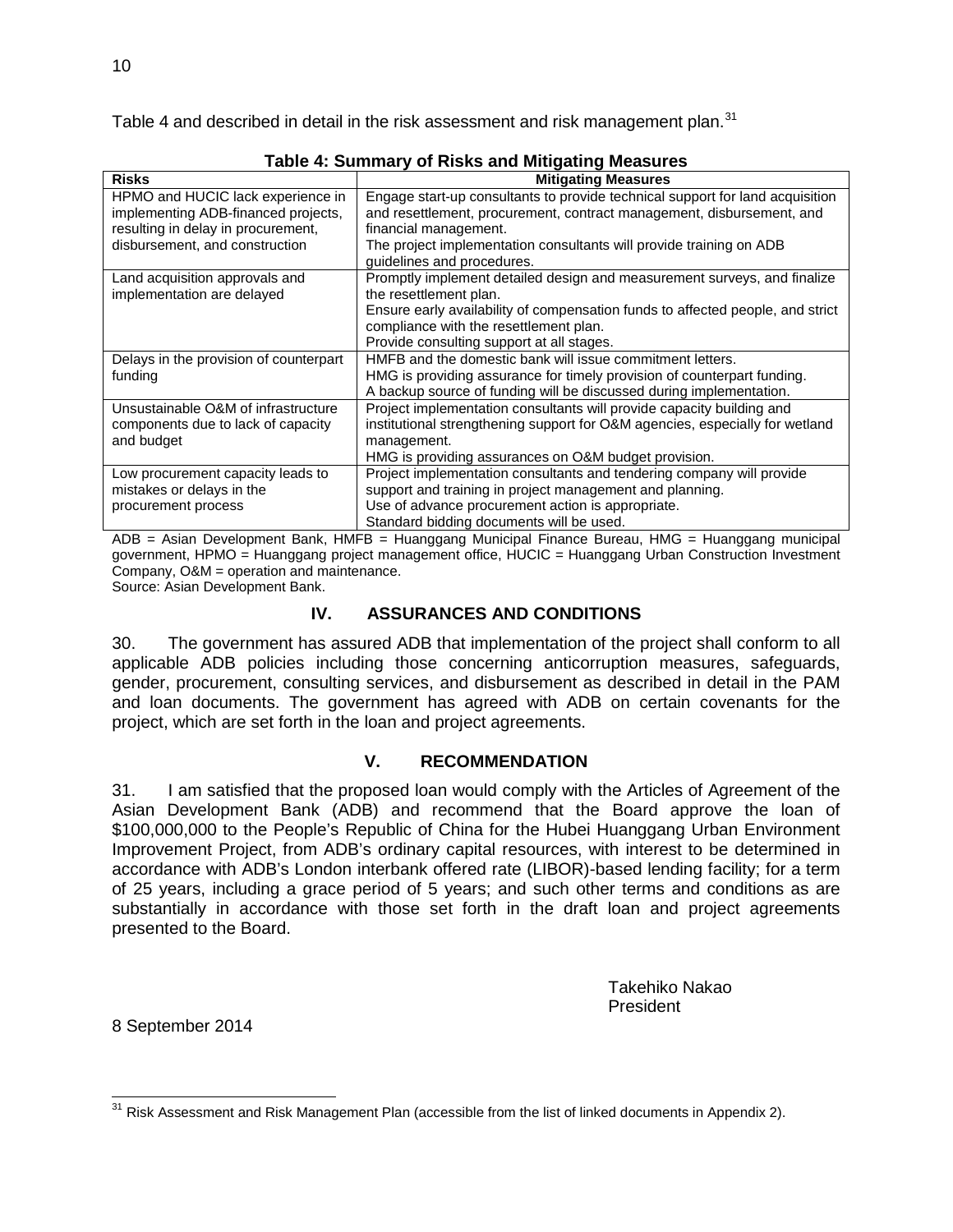| <b>Design Summary</b>                                         | <b>Performance Targets and</b><br><b>Indicators with Baselines</b>                                                                                                | <b>Data Sources and</b><br><b>Reporting Mechanisms</b>      | <b>Assumptions and</b><br><b>Risks</b>                                                                                                                |
|---------------------------------------------------------------|-------------------------------------------------------------------------------------------------------------------------------------------------------------------|-------------------------------------------------------------|-------------------------------------------------------------------------------------------------------------------------------------------------------|
| <b>Impact</b>                                                 | By 2025:                                                                                                                                                          |                                                             | <b>Assumption</b>                                                                                                                                     |
| Socially inclusive<br>and environmentally<br>sustainable      | Urbanization rate increased<br>to 55% (2010 baseline:<br>35.7%)                                                                                                   | Statistics published by<br><b>HMG</b> departments           | Relevant parts of the<br><b>HMG's Twelfth Five-Year</b><br>Plan and the Huanggang                                                                     |
| urbanization in<br>Huanggang                                  | Urban poverty incidence of<br>Huangzhou District reduced<br>to 6.5 % (2012 baseline:<br>8.1%                                                                      | HMG annual report                                           | Municipal Urban Master<br>Plan are effectively<br>implemented as<br>scheduled.                                                                        |
|                                                               | Public satisfaction with urban<br>environment and ecology<br>improved in NED and<br>maintained at no less than<br>85% (2013 baseline: 75%)                        | Annual reports of HEPB                                      | <b>Risk</b><br>Actual economic and<br>population growth of<br>Huanggang lags behind<br>estimates.                                                     |
| <b>Outcome</b>                                                | By 2020:                                                                                                                                                          |                                                             | <b>Assumptions</b>                                                                                                                                    |
| Improved urban<br>environment in<br>Huanggang                 | Water quality improved to<br>class IV in Baitan and Chiye<br>lakes (2012 baseline:                                                                                | Annual environmental<br>monitoring report of<br><b>HEPB</b> | Associated and linked<br>facilities are properly<br>operated.                                                                                         |
|                                                               | class V)<br>Return period of seasonal<br>flooding in NED is reduced to                                                                                            | PCC issued by HDRC                                          | Applicable national and<br>local environmental laws<br>are effectively enforced.                                                                      |
|                                                               | 20 years (2012 baseline: 5<br>years)<br>133 permanent operation<br>and maintenance jobs are<br>created, of which at least<br>30% are filled by women              | Project completion report                                   | <b>Risk</b><br>Capacity expansion and<br>upgrade of Hongqi<br>pumping station and<br>construction of Nanhu<br>drainage pumping station<br>is delayed. |
| <b>Outputs</b>                                                | By 2019 (2012 baseline)                                                                                                                                           |                                                             | <b>Assumption</b>                                                                                                                                     |
| 1a. Lake<br>enhancement<br>with<br>environment<br>facilities  | 539,000 $m3$ of sedimentary<br>deposits are removed from<br>Baitan and Chiye lakes<br>14 km of ecological flood<br>retention embankments and                      | PCC issued by HDRC                                          | Government approvals<br>for land use and<br>construction are given in<br>a timely manner.<br><b>Risks</b>                                             |
| operating                                                     | 13.3 km of multiuse<br>nonmotorized pathway are<br>operating                                                                                                      |                                                             | Land acquisition and<br>resettlement<br>implementation is                                                                                             |
|                                                               | 3.8 ha of subsurface-flow<br>constructed wetlands and<br>80 ha of surface-flow<br>constructed wetlands are                                                        |                                                             | delayed.<br>Provision of counterpart<br>funding is delayed.                                                                                           |
|                                                               | operating                                                                                                                                                         |                                                             | Price escalation or labor<br>cost inflation occurs.                                                                                                   |
| 1b. River<br>enhancement<br>with<br>environment<br>facilities | 201,000 $m3$ of sedimentary<br>deposits are removed from<br>four rivers, $343,000 \text{ m}^3$ of<br>riverbank soil excavated, and<br>seven river courses widened | PCC issued by HDRC                                          |                                                                                                                                                       |
| operating                                                     | 21.6 km of ecological<br>embankments are                                                                                                                          |                                                             |                                                                                                                                                       |

## **DESIGN AND MONITORING FRAMEWORK**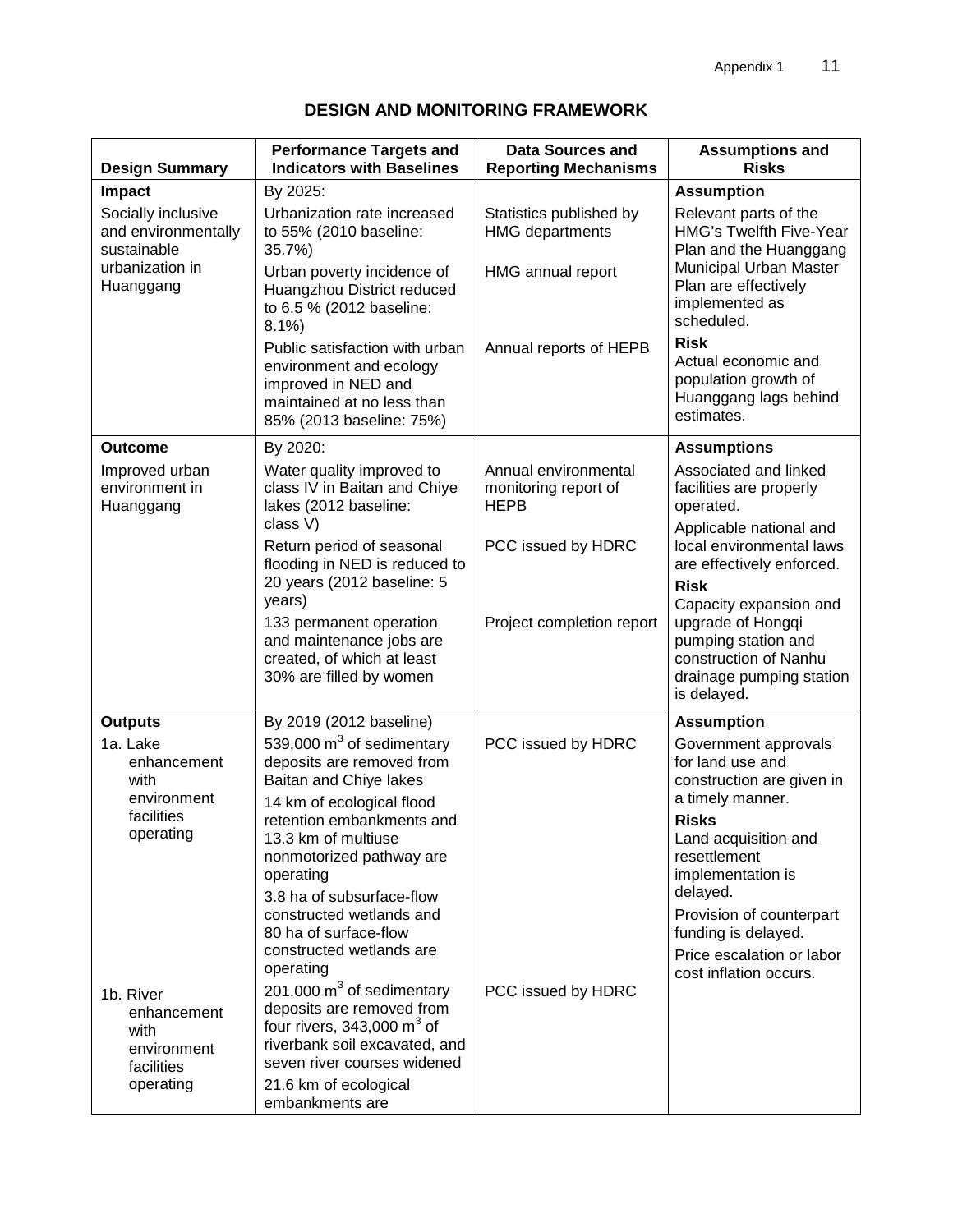| <b>Design Summary</b>                                                                                                         | <b>Performance Targets and</b><br><b>Indicators with Baselines</b>                                                                                                                                                                                | <b>Data Sources and</b><br><b>Reporting Mechanisms</b>                         | <b>Assumptions and</b><br><b>Risks</b>                                                                                           |
|-------------------------------------------------------------------------------------------------------------------------------|---------------------------------------------------------------------------------------------------------------------------------------------------------------------------------------------------------------------------------------------------|--------------------------------------------------------------------------------|----------------------------------------------------------------------------------------------------------------------------------|
|                                                                                                                               | constructed with 2.5 km of<br>flood retention embankment<br>strengthened in seven rivers                                                                                                                                                          |                                                                                |                                                                                                                                  |
|                                                                                                                               | 42.6 ha of vegetated buffer<br>strips and 17.7 ha of aquatic<br>vegetation constructed                                                                                                                                                            |                                                                                |                                                                                                                                  |
|                                                                                                                               | 2,130 jobs created during<br>project construction, 30% are<br>filled by women (2012<br>baseline for women<br>construction workers in<br>Huanggang: 10%-20%)                                                                                       |                                                                                |                                                                                                                                  |
| 2. Solid waste<br>collection and<br>transfer facilities<br>operating and                                                      | One transfer station is<br>operating with 260 waste<br>collection bins located<br>around the lakes                                                                                                                                                | PCC issued by HDRC                                                             | <b>Assumption</b><br>Community participation<br>is active as foreseen.<br><b>Risks</b>                                           |
| public awareness<br>of solid waste and<br>environmental<br>protection<br>increased                                            | 320 jobs created during<br>project construction, 30% are<br>filled by women (2012<br>baseline for women<br>construction workers in<br>Huanggang: 10%-20%)                                                                                         | Contractors reporting<br>inputs to project<br>performance monitoring<br>system | Land acquisition and<br>resettlement<br>implementation is<br>delayed.<br>Price escalation or labor<br>cost inflation occurs.     |
|                                                                                                                               | NED and Huangzhou District<br>residents' knowledge of<br>waste sorting, reuse,<br>recycling, and safe disposal<br>increased to 75% (sex-<br>disaggregated)<br>(2014 baseline: 7%)                                                                 | Social survey at project<br>completion                                         |                                                                                                                                  |
| 3. Institutional<br>capacity in project<br>implementation<br>and water quality<br>monitor is<br>developed and<br>strengthened | Water quality monitoring and<br>forecasting system is<br>established and operating<br>(baseline: no system)<br>At least a total of 15 staff of<br>HPMO, HUCIC, HEPB, and<br>HMG relevant agencies are<br>trained with 20% female<br>participation | Project progress reports<br>and ADB supervisory<br>missions                    | <b>Assumption</b><br>HPMO, HUCIC, and<br>HEPB are adequately<br>staffed with qualified<br>personnel and retain<br>trained staff. |
|                                                                                                                               | Project implemented without<br>delays following ADB<br>guidelines                                                                                                                                                                                 |                                                                                |                                                                                                                                  |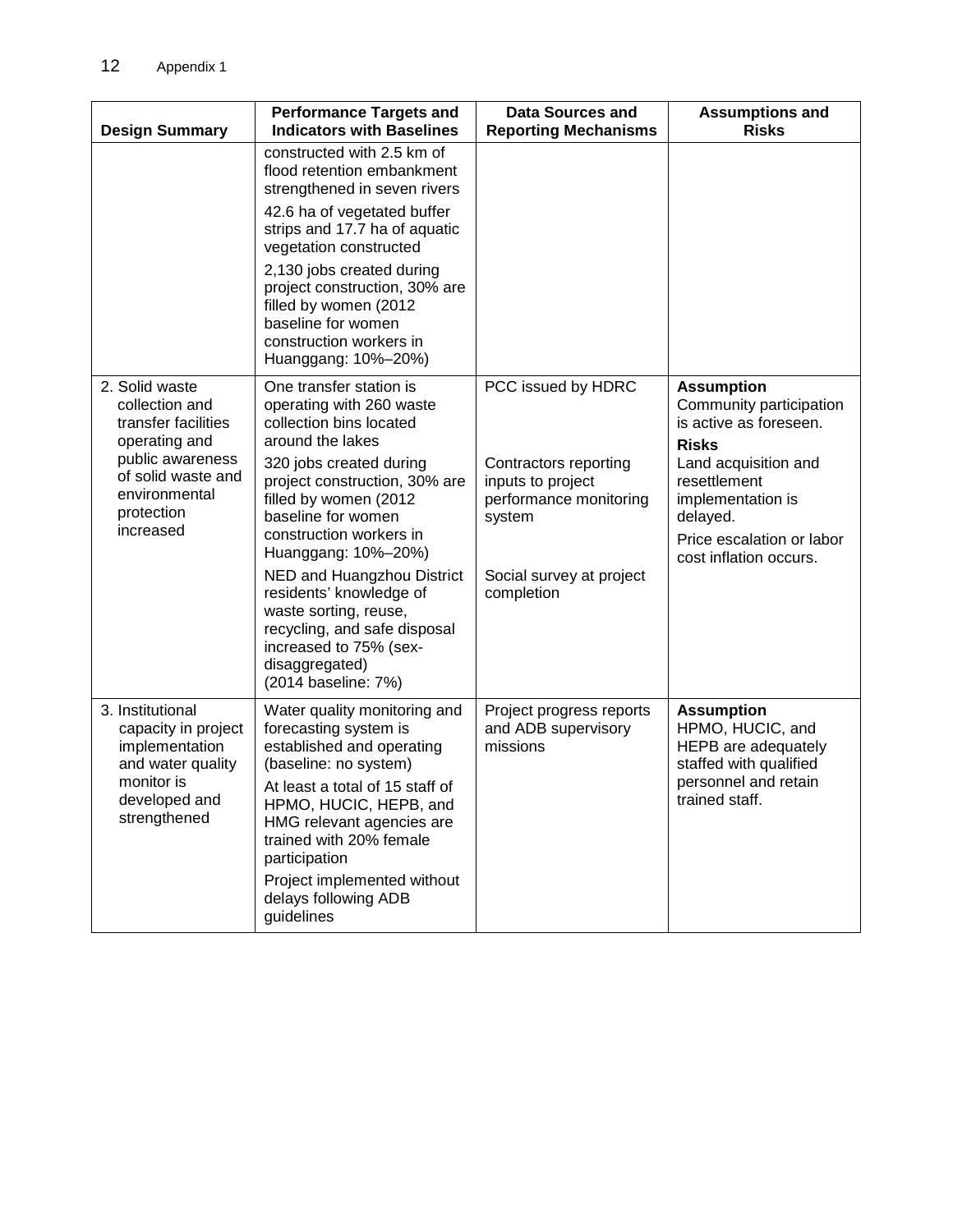|     | <b>Activities with Milestones</b>                                     | <b>Inputs</b>                 |
|-----|-----------------------------------------------------------------------|-------------------------------|
| 1.  | Urban lake and river enhancement                                      |                               |
|     | 1.1 Complete detailed design of lake and river sediment dredging,     | ADB: \$100.0 million          |
|     | embankment strengthening, ecological restoration, and multiuse        |                               |
|     | nonmotorized pathway from Q4 2014 to Q1 2015                          | HMG: \$71.3 million           |
|     | 1.2 Complete detailed design of vegetated buffer strips, aquatic      |                               |
|     | planning, and wetlands by Q1 2015                                     | Domestic bank: \$81.3 million |
|     | 1.3 Acquire land and implement resettlement by Q1 2015                |                               |
|     | 1.4 Procure works and goods from Q4 2014 to Q4 2016                   |                               |
|     | 1.5 Dredge lakes' sedimentary deposits by Q1 2017, and rivers'        |                               |
|     | sedimentary deposits by Q4 2017                                       |                               |
|     | 1.6 Install and commission sluice gates by Q2 2017                    |                               |
|     | 1.7 Construct and commission lake and river embankment by Q4 2017     |                               |
|     | 1.8 Construct and commission wetlands, vegetated buffer strips, and   |                               |
|     | aquatic planning by Q2 2019                                           |                               |
|     |                                                                       |                               |
| 2.  | Solid waste management                                                |                               |
| 2.1 | Complete detailed design by Q1 2015                                   |                               |
|     | 2.2 Procure works and goods by Q4 2016                                |                               |
|     | 2.3 Construct the project facilities by Q4 2017                       |                               |
|     | 2.4 Undertake public awareness program on solid waste management      |                               |
|     | by Q4 2018                                                            |                               |
|     |                                                                       |                               |
| 3.  | <b>Capacity development and institutional strengthening</b>           |                               |
| 3.1 | Recruit and mobilize start-up implementation support consultants by   |                               |
|     | Q4 2014                                                               |                               |
|     | 3.2 Complete organizational arrangement of the executing agency,      |                               |
|     | HPMO, and implementing agency by Q4 2014                              |                               |
|     | 3.3 Mobilize project implementation consultants from Q1 2015 until Q4 |                               |
|     | 2019                                                                  |                               |
|     | 3.4 Conduct training on project implementation and management, and    |                               |
|     | operation and maintenance from Q2 2015 until Q3 2019                  |                               |
|     | 3.5 Develop and implement water quality model and Xingfu catchment    |                               |
|     | water pollution management plan from Q1 2018 until Q4 2019            |                               |
|     | 3.6 Conduct monitoring and reporting on the implementation of the     |                               |
|     | environmental management plan, resettlement plan, and social and      |                               |
|     | gender action plans from Q1 2015 until Q4 2019                        |                               |

ADB = Asian Development Bank, ha = hectare, HDRC = Huanggang Development and Reform Commission, HEPB = Huanggang Environmental Protection Bureau, HMG = Huanggang municipal government, HPMO = Huanggang project management office, HUCIC = Huanggang Urban Construction Investment Company, km = kilometer,  $m^3$  = cubic meter,  $NED = New Eastern District, PCC = project completion certificate,  $Q = quarter$ .$ Source: Asian Development Bank.